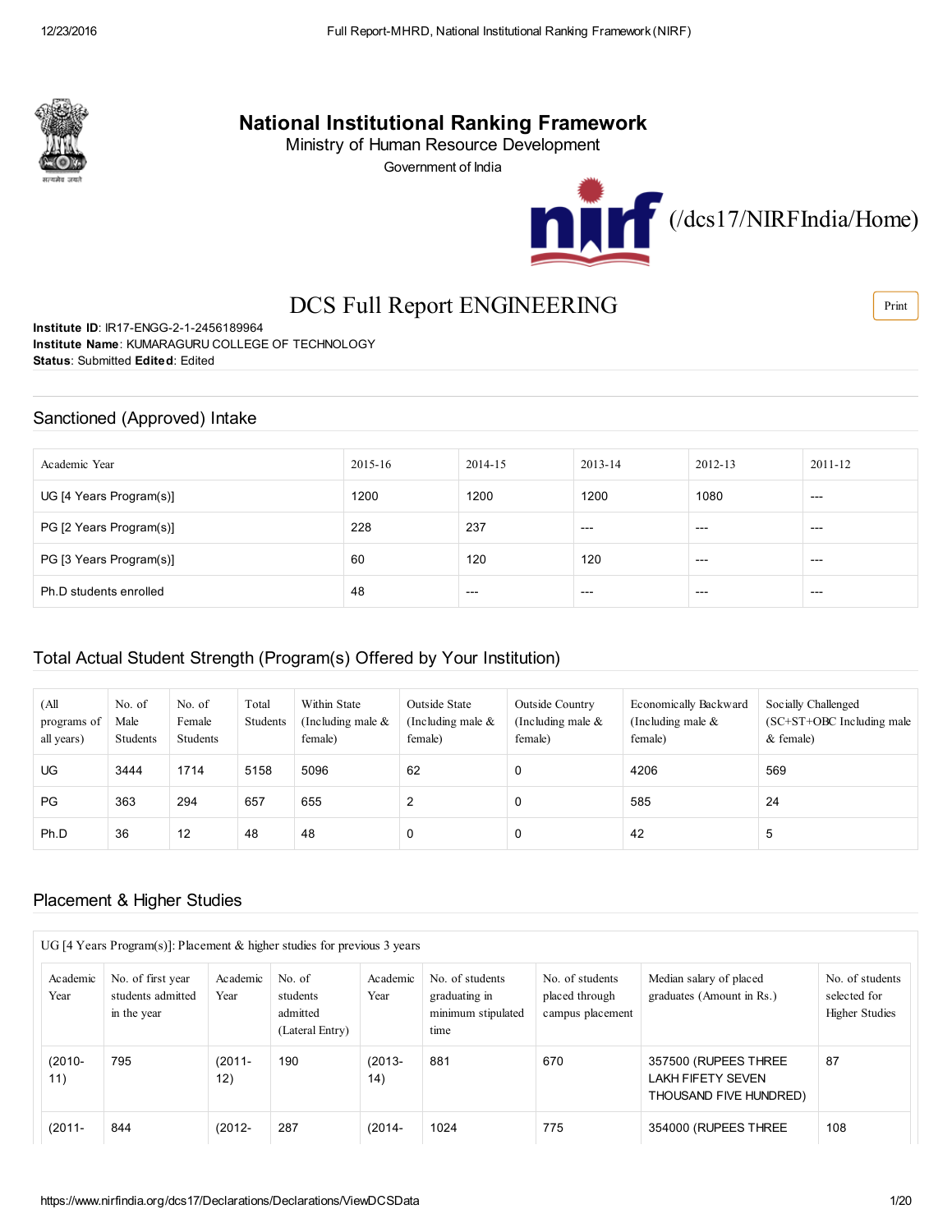| 12)              |      | 13)               |     | 15               |      |     | LAKH FIFTY FOUR<br><b>THOUSAND</b>             |    |
|------------------|------|-------------------|-----|------------------|------|-----|------------------------------------------------|----|
| $(2012 -$<br>13) | 1087 | $(2013 -$<br>(14) | 287 | $(2015 -$<br>16) | 1164 | 958 | 380000 (RUPEES THREE<br>LAKHS EIGHTY THOUSAND) | 95 |

#### PG [2 Years Program(s)]: Placement & higher studies for previous 3 years

| Academic<br>Year | No. of first year<br>students admitted in the<br>year | Academic<br>Year | No. of students graduating<br>in minimum stipulated time | No. of students placed<br>through campus<br>placement | Median salary of placed graduates<br>(Amount in Rs.)          | No. of students<br>selected for Higher<br><b>Studies</b> |
|------------------|-------------------------------------------------------|------------------|----------------------------------------------------------|-------------------------------------------------------|---------------------------------------------------------------|----------------------------------------------------------|
| $(2012 -$<br>13) | 226                                                   | $(2013 -$<br>14) | 220                                                      | 37                                                    | 325000 (RUPEES THREE LAKH<br>TWENTY FIVE THOUSAND)            | -1                                                       |
| $(2013 -$<br>14) | 205                                                   | $(2014 -$<br>15) | 197                                                      | 58                                                    | 354000 (RUPEES THREE LAKH<br>FIFTY FOUR THOUSAND)             | $\overline{0}$                                           |
| $(2014 -$<br>15) | 207                                                   | $(2015 -$<br>16) | 198                                                      | 23                                                    | 335000 (RUPEES THREE<br><b>LAKHS THIRTY FIVE</b><br>THOUSAND) | 0                                                        |

#### PG [3 Years Program(s)]: Placement & higher studies for previous 3 years

| Academic<br>Year | No. of first year<br>students admitted in the<br>year | Academic<br>Year | No. of students graduating<br>in minimum stipulated time | No. of students placed<br>through campus<br>placement | Median salary of placed graduates<br>(Amount in Rs.)          | No. of students<br>selected for Higher<br><b>Studies</b> |
|------------------|-------------------------------------------------------|------------------|----------------------------------------------------------|-------------------------------------------------------|---------------------------------------------------------------|----------------------------------------------------------|
| $(2011 -$<br>12) | 59                                                    | $(2013 -$<br>14) | 57                                                       | 52                                                    | 325000 (RUPEES THREE LAKH<br>TWENTY FIVE THOUSAND)            | 3                                                        |
| $(2012 -$<br>13) | 131                                                   | $(2014 -$<br>15) | 122                                                      | 61                                                    | 354000 (RUPEES THREE LAKH)<br>FIFTY FOUR THOUSAND)            | 8                                                        |
| $(2013 -$<br>14) | 144                                                   | $(2015 -$<br>16) | 139                                                      | 52                                                    | 335000 (RUPEES THREE<br><b>LAKHS THIRTY FIVE</b><br>THOUSAND) | 0                                                        |

## Entrepreneurship

No. of sustained spin-off companies set up over the previous 5 years (2011-2016)(Companies started by the Students/Alumni/Faculty in the institutions business incubators):  $\sqrt{528}$ 

#### Top University Admission Data

| No. of graduating students from your institution who were admitted into Top University/Institution to pursue higher studies in the year 2015-16:   95 |
|-------------------------------------------------------------------------------------------------------------------------------------------------------|
| No. of PG students admitted into your institutions from Top Institution in the year 2015-16:   182                                                    |
| No. of Ph.D students admitted into your institutions from Top Institution in the year 2015-16: $ 7 $                                                  |
| Total No.of PG & Ph.D students admitted:   189                                                                                                        |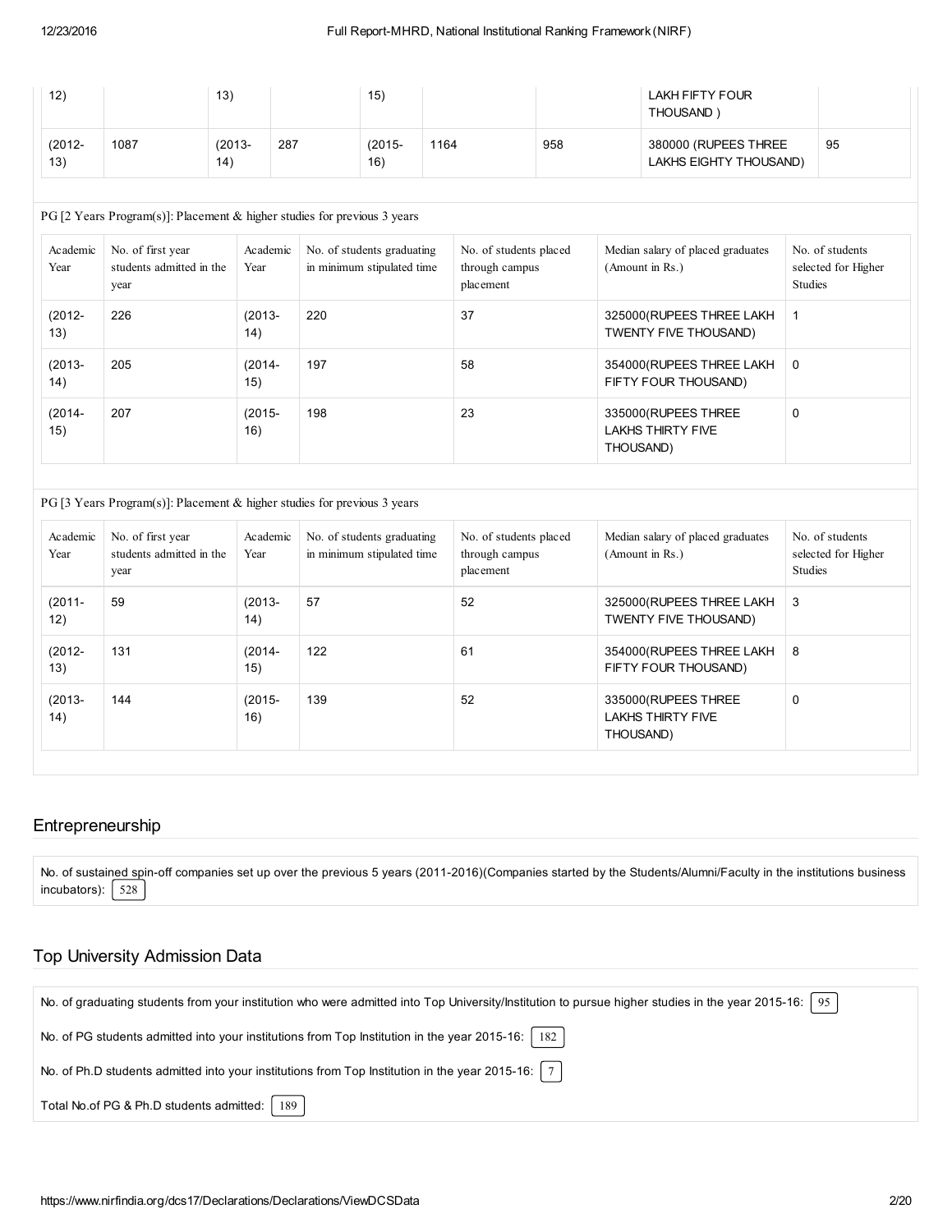## Ph.D Student Details

| No. of Ph.D students graduated (including Integrated Ph.D) |         |         |  |  |  |  |  |
|------------------------------------------------------------|---------|---------|--|--|--|--|--|
| 2015-16                                                    | 2014-15 | 2013-14 |  |  |  |  |  |
|                                                            | 4       | 4       |  |  |  |  |  |
|                                                            |         |         |  |  |  |  |  |

## Faculty Details

|           | #              | Name                   | Age | Designation                | Gender | Qualification | Experience (In Months) |
|-----------|----------------|------------------------|-----|----------------------------|--------|---------------|------------------------|
| O         | $\mathbf{1}$   | <b>ABINAYAK</b>        | 27  | <b>Assistant Professor</b> | Female | <b>MCA</b>    | 18                     |
| 0         | $\overline{2}$ | <b>ABIRAMI V</b>       | 35  | <b>Assistant Professor</b> | Female | M. Phil       | 123                    |
| 0         | 3              | AEZHISAI VALLAVI M S   | 33  | <b>Assistant Professor</b> | Female | M.E.          | 116                    |
| O         | 4              | <b>AKILAK</b>          | 37  | <b>Assistant Professor</b> | Female | M.E.          | 135                    |
| O         | 5              | ALAGUMEENAAKSHI M      | 41  | <b>Assistant Professor</b> | Female | Ph.D          | 182                    |
| O         | 6              | <b>ALAMELUM</b>        | 35  | Assistant Professor        | Female | Ph.D          | 130                    |
| 0         | $\overline{7}$ | ALBERT PREMKUMER V     | 52  | Other                      | Male   | Ph.D          | 278                    |
| 0         | 8              | ALLIN JOE D            | 26  | <b>Assistant Professor</b> | Male   | M.E.          | 39                     |
| 0         | 9              | AMALA JAYANTHI M       | 28  | <b>Assistant Professor</b> | Female | M. Phil       | 60                     |
| 0         | 10             | AMIRTHA GOWRI G        | 48  | Associate Professor        | Female | Ph.D          | 325                    |
| $\bullet$ | 11             | AMSAVENI A             | 39  | Associate Professor        | Female | Ph.D          | 205                    |
| $\bullet$ | 12             | <b>ANAND RAMANI</b>    | 45  | Professor                  | Male   | Ph.D          | 232                    |
| 0         | 13             | ANAND T                | 24  | <b>Assistant Professor</b> | Male   | M.E.          | $\overline{4}$         |
| 0         | 14             | ANANDHIT               | 42  | <b>Assistant Professor</b> | Female | M.E.          | 214                    |
| 0         | 15             | <b>ANBHUVIZHI R</b>    | 32  | <b>Assistant Professor</b> | Female | M. Phil       | 93                     |
| $\bullet$ | 16             | ANDREW PON ABRAHAM J D | 34  | Assistant Professor        | Male   | M.E.          | 100                    |
| $\bullet$ | 17             | ANIDHA M               | 38  | <b>Assistant Professor</b> | Female | M.E.          | 98                     |
| O         | 18             | <b>ANITA S</b>         | 34  | <b>Assistant Professor</b> | Female | M.E.          | 73                     |
| 0         | 19             | ANITH PREM MALARAVAN M | 36  | Assistant Professor        | Male   | M. Phil       | 129                    |
| O         | 20             | <b>ANUKOKILA P</b>     | 33  | Assistant Professor        | Female | Ph.D          | 41                     |
| 0         | 21             | <b>ANUSH P</b>         | 31  | Assistant Professor        | Male   | M.E.          | 40                     |
| $\bullet$ | 22             | <b>ANUSHAK</b>         | 36  | <b>Assistant Professor</b> | Female | M.E.          | 51                     |
| O         | 23             | ANUSHREE G             | 32  | <b>Assistant Professor</b> | Female | M.E.          | 87                     |
|           |                |                        |     |                            |        |               |                        |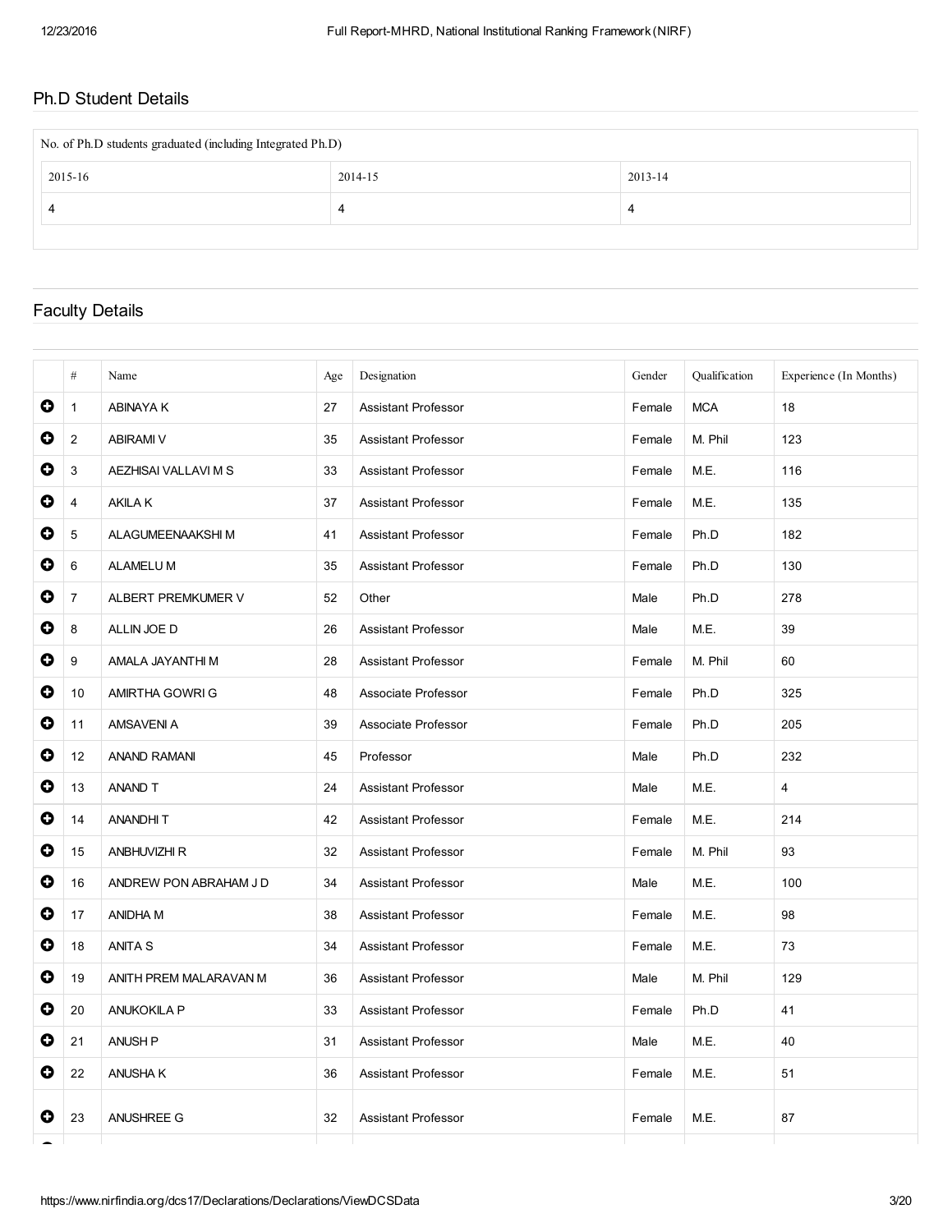| O         | 24 | ARANGANAYAGAM K R       | 32 | <b>Assistant Professor</b> | Male   | Ph.D      | 66  |
|-----------|----|-------------------------|----|----------------------------|--------|-----------|-----|
| 0         | 25 | ARAVIND J               | 38 | <b>Assistant Professor</b> | Male   | Ph.D      | 174 |
| $\bullet$ | 26 | ARIHARASUDHAN S         | 33 | <b>Assistant Professor</b> | Male   | M.Tech    | 110 |
| $\bullet$ | 27 | ARIVUOLI D              | 41 | Assistant Professor        | Female | M. Phil   | 188 |
| $\bullet$ | 28 | AROKIA LAWRENCE VIJAY B | 36 | Assistant Professor        | Male   | M. Phil   | 147 |
| $\bullet$ | 29 | ARUL A R                | 56 | Assistant Professor        | Male   | M.Sc(Phy) | 122 |
| $\bullet$ | 30 | ARUL H                  | 28 | <b>Assistant Professor</b> | Male   | M.Sc.     | 4   |
| $\bullet$ | 31 | ARUL PRAKASH R          | 28 | Assistant Professor        | Male   | M.E.      | 64  |
| $\bullet$ | 32 | ARUN A P                | 30 | Assistant Professor        | Male   | Ph.D      | 92  |
| 0         | 33 | <b>ARUNKK</b>           | 39 | Assistant Professor        | Male   | M.Tech    | 165 |
| $\bullet$ | 34 | ARUN KUMAR R            | 31 | <b>Assistant Professor</b> | Male   | M.E.      | 96  |
| $\bullet$ | 35 | <b>ARUN KUMAR S</b>     | 25 | Assistant Professor        | Male   | M.Tech    | 4   |
| $\bullet$ | 36 | ARUN MAHALINGAM         | 38 | Associate Professor        | Male   | Ph.D      | 66  |
| $\bullet$ | 37 | ARUNA DEVI S            | 33 | Assistant Professor        | Female | M. Phil   | 94  |
| 0         | 38 | ARUNACHALAM T           | 53 | Professor                  | Male   | Ph.D      | 267 |
| $\bullet$ | 39 | <b>ARUNKUMAR S</b>      | 24 | Assistant Professor        | Male   | M.E.      | 15  |
| $\bullet$ | 40 | ARUNRAJ A               | 31 | <b>Assistant Professor</b> | Male   | M.Tech    | 99  |
| $\bullet$ | 41 | ASHOKKUMAR R            | 33 | <b>Assistant Professor</b> | Male   | Ph.D      | 53  |
| $\bullet$ | 42 | <b>ASHWINI A METRI</b>  | 29 | <b>Assistant Professor</b> | Female | M.Tech    | 3   |
| 0         | 43 | <b>ASWINID</b>          | 27 | Assistant Professor        | Female | M.E.      | 52  |
| $\bullet$ | 44 | ATHAPPAN V              | 39 | <b>Assistant Professor</b> | Male   | M.Tech    | 169 |
| $\bullet$ | 45 | AYYAPPAN P R            | 39 | Assistant Professor        | Male   | M.E.      | 170 |
| $\bullet$ | 46 | <b>BABU PRASAD M</b>    | 45 | Assistant Professor        | Male   | M.E.      | 273 |
| 0         | 47 | <b>BABUKANNAN K</b>     | 49 | Associate Professor        | Male   | Ph.D      | 276 |
| 0         | 48 | <b>BALA MURUGAN M</b>   | 27 | Assistant Professor        | Male   | M.E.      | 38  |
| 0         | 49 | <b>BALAJIM</b>          | 39 | Assistant Professor        | Male   | Ph.D      | 189 |
| $\bullet$ | 50 | <b>BALAJIS</b>          | 28 | Assistant Professor        | Male   | M.E.      | 63  |
| 0         | 51 | <b>BALAJI V R</b>       | 30 | Assistant Professor        | Male   | M.E.      | 75  |
| 0         | 52 | <b>BALAMURUGAN R</b>    | 46 | Assistant Professor        | Male   | Ph.D      | 249 |
| 0         | 53 | <b>BASKAR R</b>         | 49 | Associate Professor        | Male   | Ph.D      | 244 |
| $\bullet$ | 54 | <b>BASKARAN K R</b>     | 48 | Associate Professor        | Male   | Ph.D      | 313 |
| 0         | 55 | BETTY P                 | 30 | Assistant Professor        | Female | M.E.      | 76  |
| O         | 56 | BHAARATHI DHURAI        | 47 | Professor                  | Female | Ph.D      | 295 |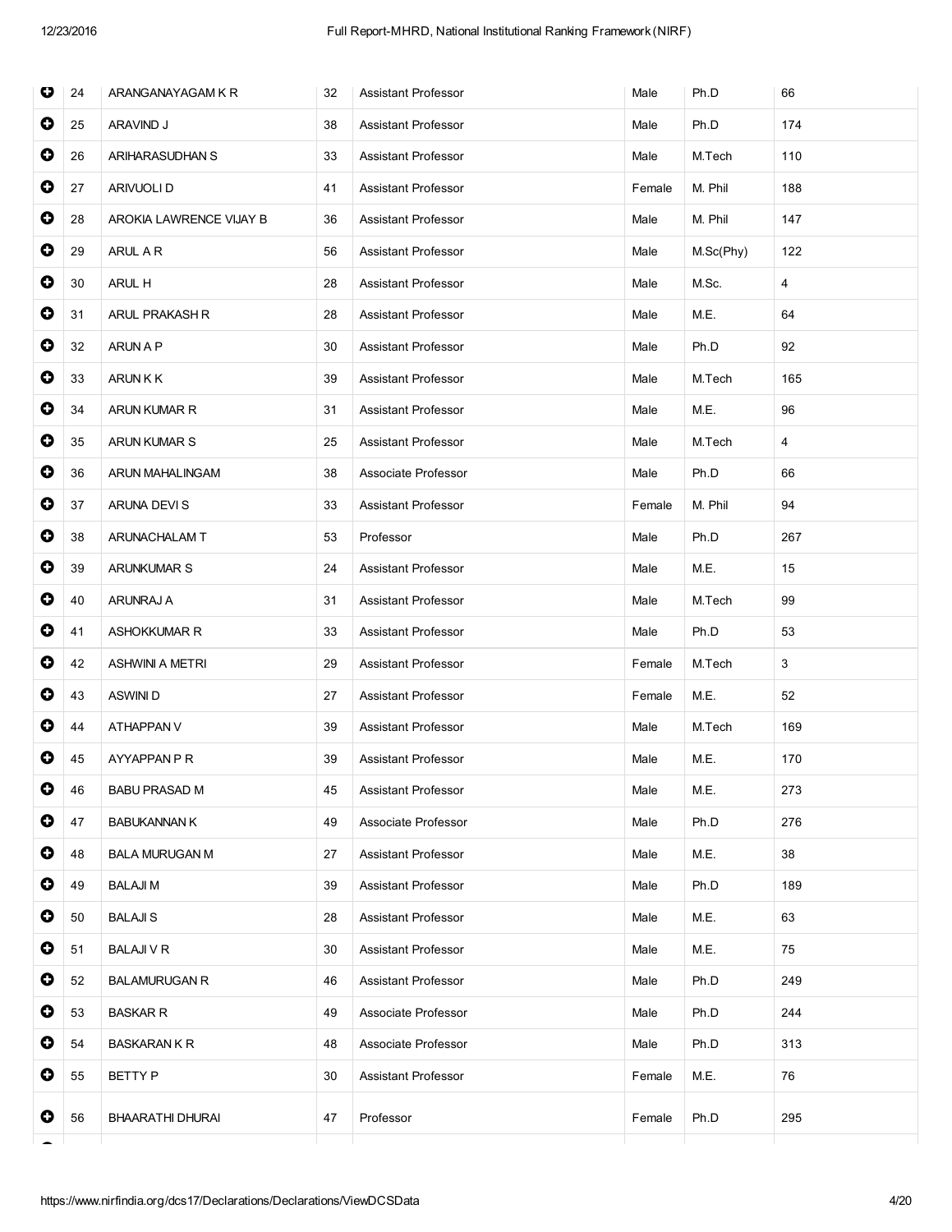| O         | 57 | <b>BHARATHIM</b>        | 41 | Associate Professor        | Female | Ph.D       | 209 |
|-----------|----|-------------------------|----|----------------------------|--------|------------|-----|
| 0         | 58 | <b>BHARATHI PRIYA C</b> | 35 | Assistant Professor        | Female | M.E.       | 139 |
| $\bullet$ | 59 | <b>BHASKAR S</b>        | 52 | Associate Professor        | Male   | M.E.       | 314 |
| $\bullet$ | 60 | <b>BHUVANESWARI R</b>   | 27 | Assistant Professor        | Female | M.E.       | 36  |
| $\bullet$ | 61 | <b>BOOPATHY S</b>       | 25 | Assistant Professor        | Male   | M.E.       | 16  |
| 0         | 62 | CAROLINE JENNIFER J A   | 28 | Assistant Professor        | Female | M.E.       | 35  |
| $\bullet$ | 63 | CHANDRAKALA D           | 47 | Professor                  | Female | Ph.D       | 315 |
| $\bullet$ | 64 | <b>CHANDRASEKARAN P</b> | 39 | Assistant Professor        | Male   | M.Tech     | 149 |
| $\bullet$ | 65 | CHANDRUS M              | 27 | Assistant Professor        | Male   | M.E.       | 36  |
| $\bullet$ | 66 | <b>CYNTHIA J</b>        | 43 | Associate Professor        | Female | Ph.D       | 244 |
| 0         | 67 | <b>DANIEL S</b>         | 55 | Assistant Professor        | Male   | M. Phil    | 347 |
| $\bullet$ | 68 | DARSHAN KUMAR J         | 32 | Assistant Professor        | Male   | M.Tech     | 79  |
| $\bullet$ | 69 | <b>DARWIN R</b>         | 33 | Assistant Professor        | Male   | M.E.       | 87  |
| $\bullet$ | 70 | DAVID S                 | 27 | Assistant Professor        | Male   | M.E.       | 40  |
| $\bullet$ | 71 | DEENA C                 | 28 | Assistant Professor        | Female | M.E.       | 30  |
| $\bullet$ | 72 | <b>DEVADOSS K</b>       | 60 | Professor                  | Male   | Ph.D       | 382 |
| $\bullet$ | 73 | <b>DEVAKIP</b>          | 49 | Professor                  | Female | Ph.D       | 314 |
| $\bullet$ | 74 | DEVAN P D               | 29 | Assistant Professor        | Male   | M.E.       | 16  |
| $\bullet$ | 75 | DEVI ARUNA D            | 31 | Assistant Professor        | Female | <b>MCA</b> | 64  |
| $\bullet$ | 76 | <b>DEVILAKSHMIR</b>     | 56 | Other                      | Female | M. Phil    | 274 |
| $\bullet$ | 77 | DHAKSHINAMOORTHY T      | 36 | Assistant Professor        | Male   | M.E.       | 63  |
| $\bullet$ | 78 | <b>DHANUSREE N</b>      | 26 | Assistant Professor        | Female | M.E.       | 11  |
| $\bullet$ | 79 | <b>DHARSHANIR</b>       | 26 | Assistant Professor        | Female | M.E.       | 35  |
| 0         | 80 | <b>DHINAKARAN M</b>     | 51 | Associate Professor        | Male   | Ph.D       | 342 |
| 0         | 81 | DHIVYA J                | 31 | Assistant Professor        | Female | M. Phil    | 105 |
| $\bullet$ | 82 | DHIVYA PRABA R          | 31 | Assistant Professor        | Female | M.E.       | 100 |
| $\bullet$ | 83 | DHIVYA R                | 29 | Assistant Professor        | Female | M.E.       | 47  |
| $\bullet$ | 84 | <b>DINESH KUMAR V</b>   | 35 | <b>Assistant Professor</b> | Male   | M.E.       | 147 |
| 0         | 85 | <b>DINESH S</b>         | 25 | Assistant Professor        | Male   | M.E.       | 28  |
| 0         | 86 | <b>DINESHKUMAR T</b>    | 26 | Assistant Professor        | Male   | M.E.       | 15  |
| $\bullet$ | 87 | EBENEZER JACOB DHAS D S | 27 | <b>Assistant Professor</b> | Male   | M.E.       | 48  |
| 0         | 88 | <b>ELANGOVAN S</b>      | 65 | Professor                  | Male   | Ph.D       | 328 |
| O         | 89 | ESWARAMOORTHIP          | 51 | Professor                  | Male   | Ph.D       | 258 |
|           |    |                         |    |                            |        |            |     |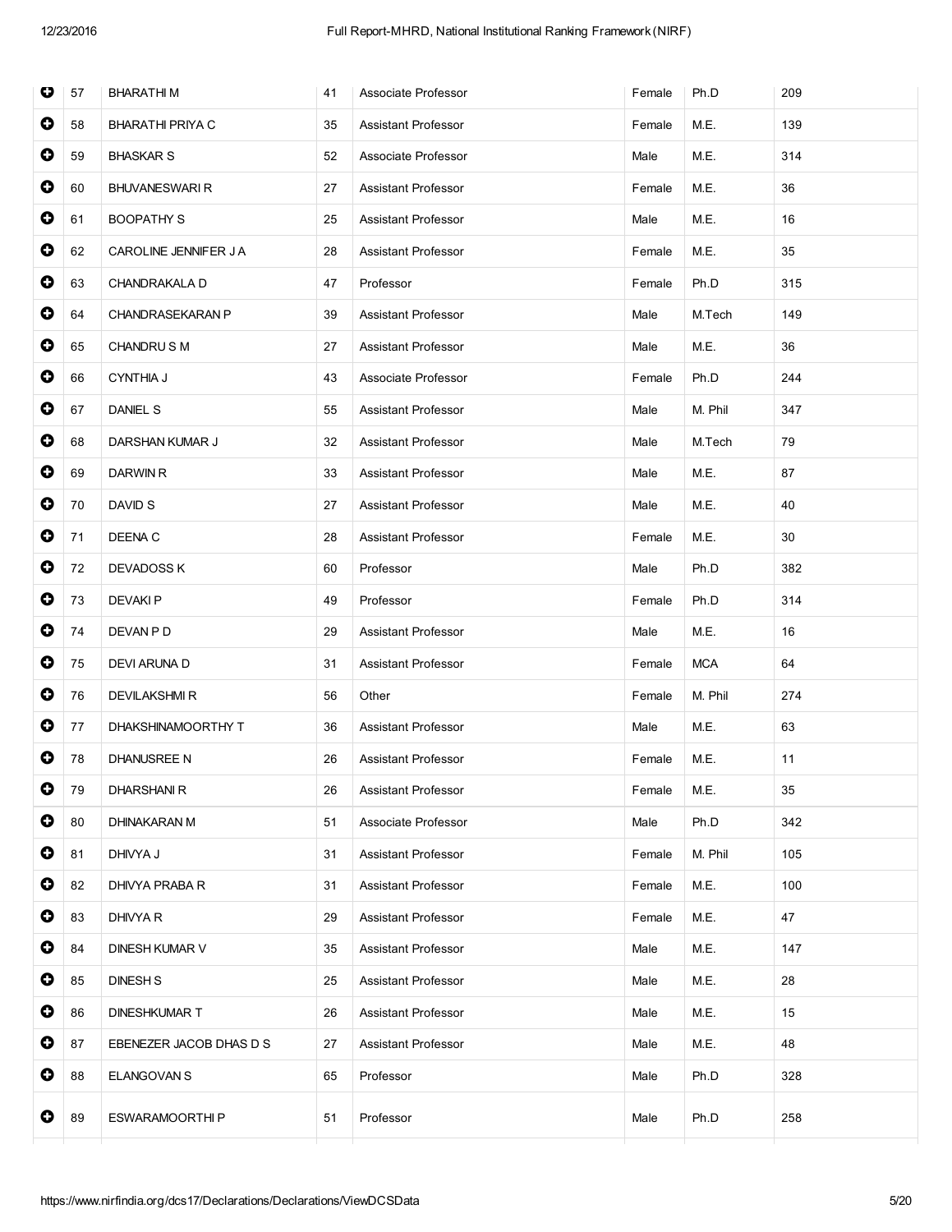| $\bullet$ | 90  | EVANGELIN JEBA V          | 26 | Assistant Professor        | Female | M.E.    | 28             |
|-----------|-----|---------------------------|----|----------------------------|--------|---------|----------------|
| 0         | 91  | <b>EZHILARASI A</b>       | 40 | Assistant Professor        | Female | M. Phil | 195            |
| $\bullet$ | 92  | <b>EZHILARASI M</b>       | 48 | Professor                  | Female | Ph.D    | 316            |
| $\bullet$ | 93  | <b>FRANCIS JENCY X</b>    | 27 | <b>Assistant Professor</b> | Female | M.E.    | 52             |
| $\bullet$ | 94  | <b>GANDHIMATHI A</b>      | 50 | Associate Professor        | Female | Ph.D    | 105            |
| $\bullet$ | 95  | <b>GAYATHRIV</b>          | 48 | Associate Professor        | Female | Ph.D    | 216            |
| O         | 96  | <b>GEETHAMCS</b>          | 36 | Assistant Professor        | Female | M. Phil | 141            |
| $\bullet$ | 97  | <b>GEETHA V</b>           | 47 | Professor                  | Female | Ph.D    | 284            |
| $\bullet$ | 98  | <b>GEETHAMANOHARIB</b>    | 31 | <b>Assistant Professor</b> | Female | M.Tech  | 88             |
| $\bullet$ | 99  | <b>GIREESH KUMAR J</b>    | 28 | Assistant Professor        | Male   | M.Tech  | 28             |
| $\bullet$ | 100 | <b>GIRIDHAR S</b>         | 26 | Assistant Professor        | Male   | M.E.    | 6              |
| $\bullet$ | 101 | <b>GIRIDHARAN P K</b>     | 50 | Professor                  | Male   | Ph.D    | 285            |
| $\bullet$ | 102 | <b>GOGULADASS S</b>       | 28 | Assistant Professor        | Male   | M.E.    | 6              |
| $\bullet$ | 103 | <b>GOPAL S</b>            | 55 | Professor                  | Male   | Ph.D    | 370            |
| $\bullet$ | 104 | <b>GOPALAKRISHNAN M</b>   | 35 | Assistant Professor        | Male   | M.E.    | 68             |
| $\bullet$ | 105 | <b>GOPINATH M</b>         | 30 | Assistant Professor        | Male   | M.E.    | 13             |
| $\bullet$ | 106 | <b>GOURAV PANDEY</b>      | 26 | Assistant Professor        | Male   | M.E.    | 6              |
| 0         | 107 | <b>GOVINDARAJU S</b>      | 54 | Professor                  | Male   | M.E.    | 351            |
| $\bullet$ | 108 | <b>GOWRISHANKAR S</b>     | 68 | Professor                  | Male   | M.E.    | 530            |
| $\bullet$ | 109 | <b>GOWTHAMI PRIYA P</b>   | 26 | Assistant Professor        | Female | M.E.    | 27             |
| 0         | 110 | HANNAH M KIRUBARAJ        | 46 | Assistant Professor        | Female | M. Phil | 145            |
| 0         | 111 | <b>HARI PRASATH L</b>     | 29 | Assistant Professor        | Male   | M.Tech  | 61             |
| $\bullet$ | 112 | <b>HARIDOSS V</b>         | 39 | Assistant Professor        | Male   | Ph.D    | 156            |
| 0         | 113 | <b>HARISHANKAR M K</b>    | 28 | Assistant Professor        | Male   | M.Tech  | $\overline{4}$ |
| $\bullet$ | 114 | <b>HEMA M S</b>           | 39 | Associate Professor        | Female | Ph.D    | 216            |
| 0         | 115 | <b>HEMA N</b>             | 32 | <b>Assistant Professor</b> | Female | M.E.    | 53             |
| $\bullet$ | 116 | <b>HEMAR</b>              | 30 | <b>Assistant Professor</b> | Female | M. Phil | 89             |
| $\bullet$ | 117 | <b>HEMALATHA R</b>        | 38 | Associate Professor        | Female | M.E.    | 176            |
| $\bullet$ | 118 | <b>HEMALATHA S N</b>      | 27 | <b>Assistant Professor</b> | Female | M.E.    | 28             |
| $\bullet$ | 119 | <b>HEMAMALINIT</b>        | 39 | <b>Assistant Professor</b> | Female | Ph.D    | 144            |
| 0         | 120 | I NIRANJAN S RAO          | 68 | Professor                  | Male   | M.E.    | 533            |
| 0         | 121 | <b>IMMANUEL JOHNSON J</b> | 24 | Assistant Professor        | Male   | M.E.    | 14             |
| 0         | 122 | <b>INBAKUMAR S</b>        | 38 | Assistant Professor        | Male   | M. Phil | 111            |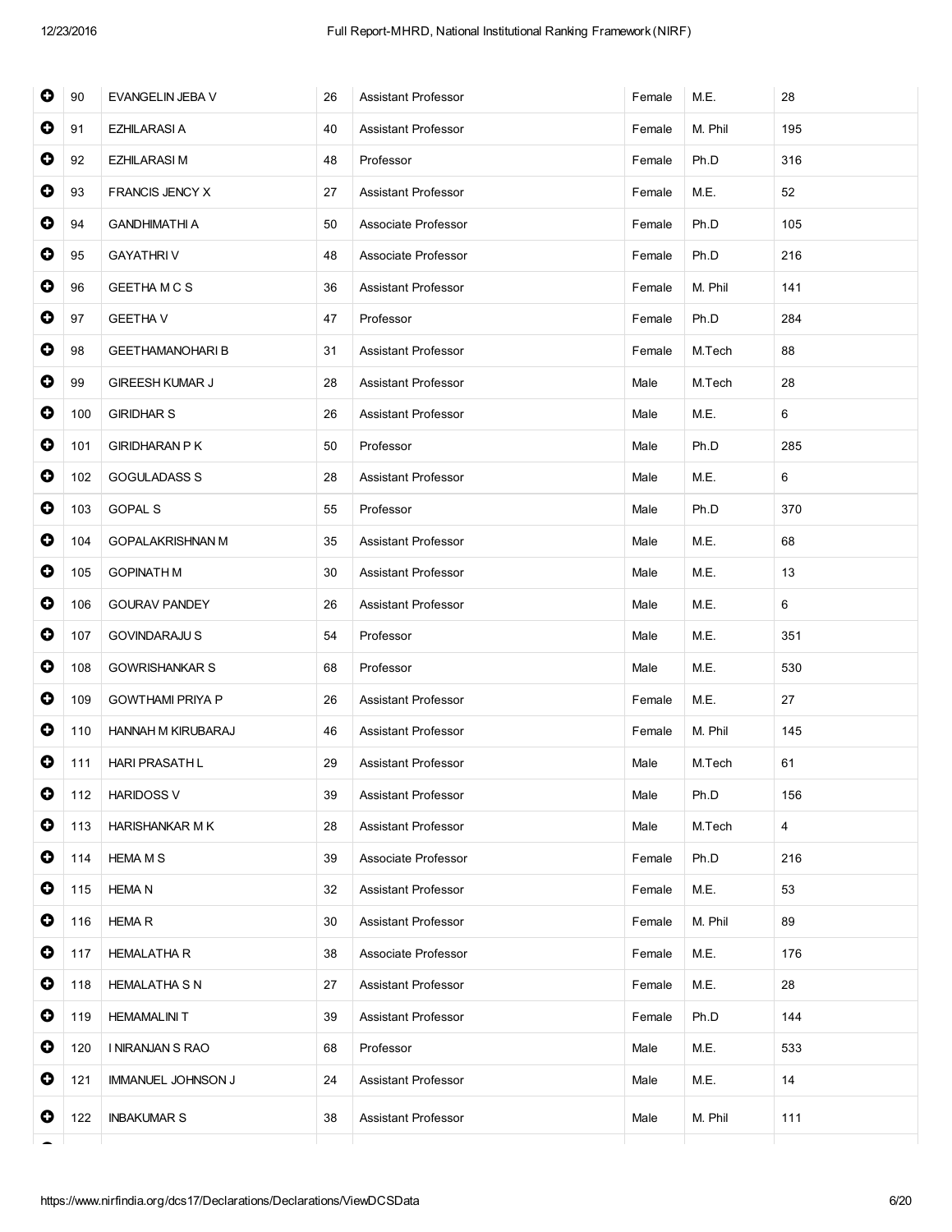| O         | 123 | <b>INDU NAIR V</b>             | 45 | <b>Assistant Professor</b> | Female | M.E.    | 136 |
|-----------|-----|--------------------------------|----|----------------------------|--------|---------|-----|
| 0         | 124 | <b>ISWARYA K M</b>             | 26 | <b>Assistant Professor</b> | Female | M.E.    | 37  |
| $\bullet$ | 125 | <b>ISWARYAT</b>                | 25 | <b>Assistant Professor</b> | Female | M.Tech  | 24  |
| $\bullet$ | 126 | JAI SINGH W                    | 38 | Assistant Professor        | Male   | Ph.D    | 184 |
| 0         | 127 | <b>JALAJAA D</b>               | 42 | <b>Assistant Professor</b> | Female | M. Phil | 108 |
| 0         | 128 | <b>JAMUNA M</b>                | 26 | Assistant Professor        | Female | M.E.    | 16  |
| $\bullet$ | 129 | JASHEERALI PARAVATH            | 28 | <b>Assistant Professor</b> | Male   | M.E.    | 14  |
| $\bullet$ | 130 | <b>JASMINE K</b>               | 34 | Assistant Professor        | Female | M.E.    | 126 |
| $\bullet$ | 131 | <b>JASPAR VINITHA SUNDARIT</b> | 23 | Assistant Professor        | Female | M.Tech  | 5   |
| $\bullet$ | 132 | JAYAKANTHAN N                  | 40 | <b>Assistant Professor</b> | Male   | M. Phil | 191 |
| $\bullet$ | 133 | <b>JAYAPATHIN</b>              | 70 | Professor                  | Male   | M.Tech  | 536 |
| $\bullet$ | 134 | <b>JAYASURYA K A</b>           | 27 | <b>Assistant Professor</b> | Female | M.Tech  | 9   |
| $\bullet$ | 135 | <b>JEBAN</b>                   | 28 | Assistant Professor        | Female | M.E.    | 58  |
| $\bullet$ | 136 | JEEVA B                        | 32 | Assistant Professor        | Male   | M.Tech  | 101 |
| 0         | 137 | JENEFA JEBAJOTHI E             | 32 | Assistant Professor        | Female | M.E.    | 49  |
| $\bullet$ | 138 | <b>JESUMIA</b>                 | 27 | Assistant Professor        | Female | M.Tech  | 47  |
| $\bullet$ | 139 | <b>JEYA DAISY I</b>            | 35 | <b>Assistant Professor</b> | Female | M.E.    | 135 |
| $\bullet$ | 140 | JEYAKUMAR K                    | 31 | <b>Assistant Professor</b> | Male   | M.E.    | 84  |
| $\bullet$ | 141 | <b>JOHN ALEXIS S</b>           | 48 | Professor                  | Male   | Ph.D    | 308 |
| 0         | 142 | <b>JOY ISABELLA S</b>          | 42 | <b>Assistant Professor</b> | Female | Ph.D    | 57  |
| 0         | 143 | JYOTHI <sub>S</sub>            | 29 | <b>Assistant Professor</b> | Female | M. Phil | 15  |
| $\bullet$ | 144 | <b>KALAISELVAN P</b>           | 34 | Assistant Professor        | Male   | M.E.    | 72  |
| $\bullet$ | 145 | <b>KALAISELVI A</b>            | 35 | Assistant Professor        | Female | M.E.    | 151 |
| 0         | 146 | <b>KALAISELVI R</b>            | 39 | <b>Assistant Professor</b> | Female | M.E.    | 205 |
| 0         | 147 | <b>KALAPRIYA K</b>             | 36 | <b>Assistant Professor</b> | Female | Ph.D    | 61  |
| 0         | 148 | <b>KALIAPPAN S</b>             | 34 | Assistant Professor        | Male   | M.E.    | 111 |
| $\bullet$ | 149 | <b>KANAGARAJ G</b>             | 29 | Assistant Professor        | Male   | M.E.    | 48  |
| $\bullet$ | 150 | <b>KANAGARAJ S</b>             | 36 | Assistant Professor        | Male   | M.E.    | 134 |
| 0         | 151 | <b>KANDASAMY V</b>             | 41 | Associate Professor        | Male   | Ph.D    | 199 |
| $\bullet$ | 152 | <b>KANMANI P</b>               | 38 | Assistant Professor        | Female | M.E.    | 140 |
| 0         | 153 | <b>KANNAN P</b>                | 24 | Other                      | Female | B.E     | 28  |
| 0         | 154 | <b>KANNAN R</b>                | 33 | <b>Assistant Professor</b> | Male   | Ph.D    | 96  |
| $\bullet$ | 155 | KANNAPPAN J                    | 63 | Professor                  | Male   | Ph.D    | 406 |
|           |     |                                |    |                            |        |         |     |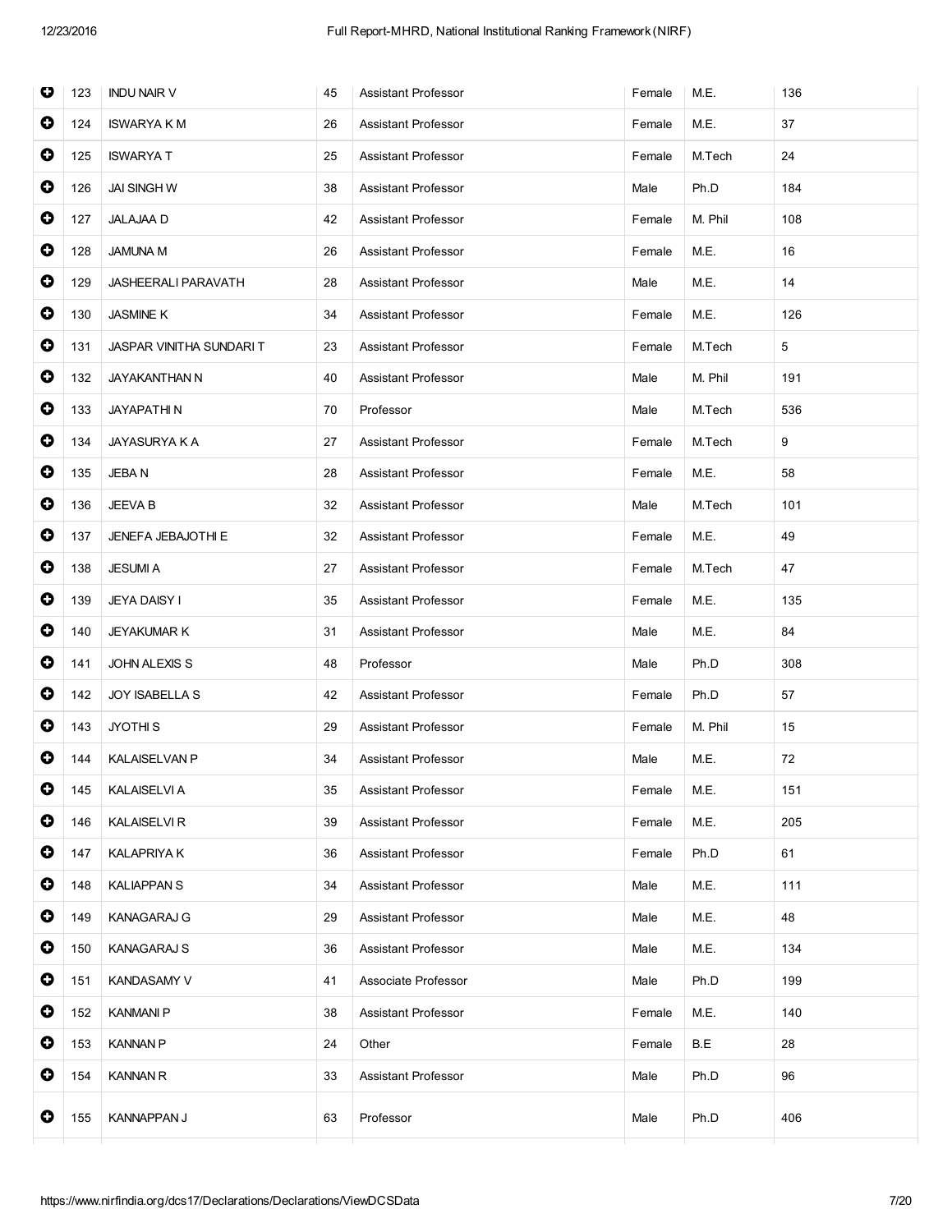| $\bullet$ | 156 | <b>KARTHI KUMAR R</b>   | 26 | <b>Assistant Professor</b>                    | Male   | M.E.    | 39  |
|-----------|-----|-------------------------|----|-----------------------------------------------|--------|---------|-----|
| $\bullet$ | 157 | <b>KARTHIP</b>          | 26 | Assistant Professor                           | Male   | M.Tech  | 28  |
| 0         | 158 | <b>KARTHIK K</b>        | 32 | Assistant Professor                           | Male   | M. Phil | 91  |
| $\bullet$ | 159 | <b>KARTHIK S</b>        | 31 | <b>Assistant Professor</b>                    | Male   | M.Tech  | 53  |
| $\bullet$ | 160 | <b>KARTHIK S</b>        | 28 | <b>Assistant Professor</b>                    | Male   | M.E.    | 54  |
| $\bullet$ | 161 | KARTHIK T               | 29 | Assistant Professor                           | Male   | M.E.    | 50  |
| $\bullet$ | 162 | <b>KARTHIKA K</b>       | 24 | Assistant Professor                           | Female | M.E.    | 14  |
| 0         | 163 | KARTHIKA V T            | 24 | Assistant Professor                           | Female | M.E.    | 15  |
| $\bullet$ | 164 | <b>KARTHIKAISELVI R</b> | 42 | <b>Assistant Professor</b>                    | Female | Ph.D    | 184 |
| $\bullet$ | 165 | KARTHIKEYAN C           | 28 | Assistant Professor                           | Male   | M.Tech  | 11  |
| $\bullet$ | 166 | <b>KARTHIKEYAN G</b>    | 29 | <b>Assistant Professor</b>                    | Male   | M.E.    | 63  |
| $\bullet$ | 167 | <b>KARTHIKEYAN R</b>    | 31 | <b>Assistant Professor</b>                    | Male   | M.E.    | 87  |
| $\bullet$ | 168 | <b>KARTHIKEYAN S</b>    | 29 | Assistant Professor                           | Male   | M.E.    | 64  |
| $\bullet$ | 169 | KARUNAMOORTHY B         | 37 | <b>Assistant Professor</b>                    | Male   | Ph.D    | 181 |
| $\bullet$ | 170 | KARUPPUSAMY T           | 49 | Assistant Professor                           | Male   | M.E.    | 87  |
| $\bullet$ | 171 | <b>KAVI KUMAR S</b>     | 30 | Assistant Professor                           | Male   | M.Tech  | 16  |
| 0         | 172 | <b>KAVITHA K</b>        | 41 | Associate Professor                           | Female | Ph.D    | 230 |
| 0         | 173 | KAVITHA R               | 36 | <b>Assistant Professor</b>                    | Female | Ph.D    | 162 |
| $\bullet$ | 174 | KAVITHA R K             | 40 | <b>Assistant Professor</b>                    | Female | M. Phil | 207 |
| $\bullet$ | 175 | <b>KAVITHA S</b>        | 39 | Assistant Professor                           | Female | M.Tech  | 152 |
| $\bullet$ | 176 | <b>KAVITHA S</b>        | 39 | <b>Assistant Professor</b>                    | Female | M.E.    | 130 |
| 0         | 177 | KEERTHY T KRISHNAN      | 28 | Assistant Professor                           | Female | M.E.    | 22  |
| 0         | 178 | <b>KIRTHIKA A</b>       | 37 | Assistant Professor                           | Female | M.E.    | 99  |
| 0         | 179 | <b>KIRUBAKARAN R</b>    | 27 | Assistant Professor                           | Male   | M.E.    | 42  |
| 0         | 180 | <b>KISHORE R</b>        | 24 | Assistant Professor                           | Male   | M.E.    | 20  |
| 0         | 181 | KRISHNA MOORTHY R       | 36 | Assistant Professor                           | Male   | Ph.D    | 135 |
| 0         | 182 | <b>KRISHNAKUMARI S</b>  | 29 | Assistant Professor                           | Female | M.E.    | 76  |
| 0         | 183 | KRISHNAMOORTHI K        | 32 | <b>Assistant Professor</b>                    | Male   | M.E.    | 87  |
| $\bullet$ | 184 | KRISHNAMURTHY V         | 47 | Other                                         | Male   | Ph.D    | 291 |
| 0         | 185 | <b>KRISHNAVENI V</b>    | 36 | Assistant Professor                           | Female | Ph.D    | 177 |
| 0         | 186 | <b>KRITHIKA S</b>       | 36 | Assistant Professor                           | Female | M.E.    | 123 |
| 0         | 187 | <b>KUMAR R S</b>        | 54 | Dean / Principal / Director / Vice Chancellor | Male   | Ph.D    | 365 |
| 0         | 188 | <b>KUMARESAN A</b>      | 27 | <b>Assistant Professor</b>                    | Male   | M.E.    | 28  |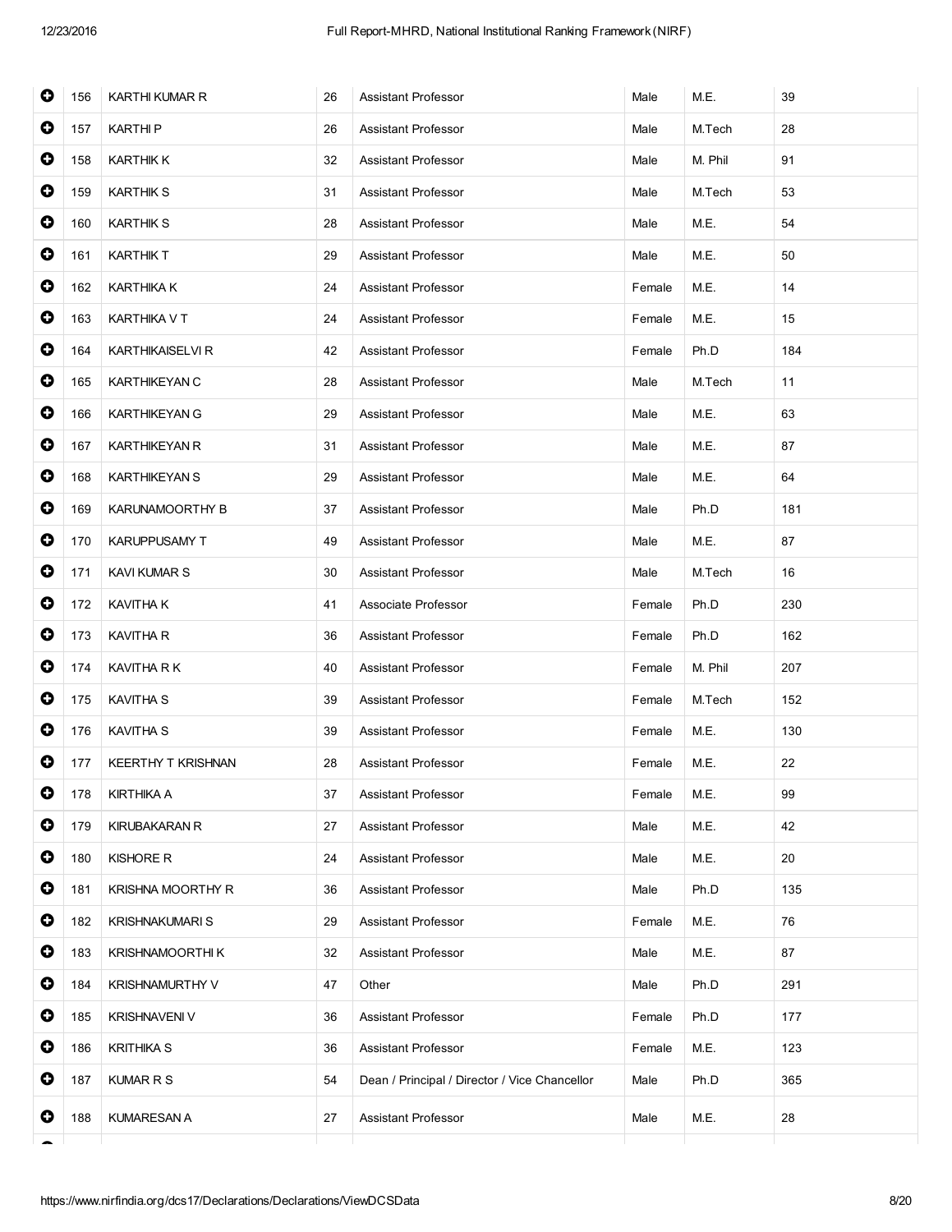| O         | 189 | <b>KUMARESAN K</b>      | 37 | <b>Assistant Professor</b> | Male   | Ph.D    | 100 |
|-----------|-----|-------------------------|----|----------------------------|--------|---------|-----|
| 0         | 190 | <b>LAKSHMANAN K S</b>   | 55 | Assistant Professor        | Male   | M.Tech  | 367 |
| $\bullet$ | 191 | LATHA L                 | 43 | Associate Professor        | Female | Ph.D    | 245 |
| $\bullet$ | 192 | LATHA R                 | 43 | Associate Professor        | Female | M.E.    | 227 |
| $\bullet$ | 193 | <b>LEELA MANJU P</b>    | 25 | Assistant Professor        | Female | M.E.    | 10  |
| 0         | 194 | <b>LISA MARY THOMAS</b> | 26 | <b>Assistant Professor</b> | Female | M.Tech  | 37  |
| $\bullet$ | 195 | <b>MAGUDAPATHIP</b>     | 28 | <b>Assistant Professor</b> | Male   | M.E.    | 51  |
| $\bullet$ | 196 | <b>MAHALAKSHMIR</b>     | 41 | Assistant Professor        | Female | M. Phil | 125 |
| $\bullet$ | 197 | <b>MAHALAKSHMIR</b>     | 50 | Professor                  | Female | Ph.D    | 316 |
| 0         | 198 | <b>MAHESWARIK</b>       | 36 | Assistant Professor        | Female | M. Phil | 135 |
| $\bullet$ | 199 | <b>MAITHILIP</b>        | 30 | <b>Assistant Professor</b> | Female | M.E.    | 62  |
| $\bullet$ | 200 | <b>MALARVIZHI K</b>     | 45 | Professor                  | Female | Ph.D    | 267 |
| $\bullet$ | 201 | <b>MALATHY P</b>        | 39 | Assistant Professor        | Female | Ph.D    | 178 |
| $\bullet$ | 202 | <b>MANICKAM A</b>       | 66 | Professor                  | Male   | Ph.D    | 507 |
| 0         | 203 | MANIKANDA PRASATH K     | 27 | Assistant Professor        | Male   | M.E.    | 29  |
| $\bullet$ | 204 | <b>MANIKANDAN G</b>     | 30 | <b>Assistant Professor</b> | Male   | M.E.    | 74  |
| $\bullet$ | 205 | <b>MANIKANTAN M</b>     | 40 | <b>Assistant Professor</b> | Male   | Ph.D    | 210 |
| $\bullet$ | 206 | MANIMARAN D R           | 35 | Assistant Professor        | Male   | M.E.    | 146 |
| $\bullet$ | 207 | MANIMEKALAI V           | 28 | Assistant Professor        | Female | M.E.    | 65  |
| 0         | 208 | <b>MANIVEL R</b>        | 51 | Professor                  | Male   | Ph.D    | 354 |
| 0         | 209 | MANIVELMURALIDARAN V    | 33 | <b>Assistant Professor</b> | Male   | M.Tech  | 104 |
| 0         | 210 | <b>MANJUR</b>           | 35 | <b>Assistant Professor</b> | Female | M.E.    | 102 |
| $\bullet$ | 211 | MANORANJITHA G          | 26 | <b>Assistant Professor</b> | Female | M.E.    | 18  |
| 0         | 212 | MARUDHACHALAM R         | 44 | <b>Assistant Professor</b> | Male   | Ph.D    | 228 |
| 0         | 213 | <b>MATHAN KUMAR M</b>   | 26 | Assistant Professor        | Male   | M.Tech  | 39  |
| 0         | 214 | <b>MAYILDURAIR</b>      | 37 | Assistant Professor        | Male   | M. Phil | 169 |
| 0         | 215 | <b>MEENAK</b>           | 39 | Assistant Professor        | Female | M. Phil | 169 |
| 0         | 216 | MEENA PRIYA C           | 27 | Assistant Professor        | Female | M.Tech  | 4   |
| 0         | 217 | MEENA PRIYADARSHINI S   | 34 | <b>Assistant Professor</b> | Female | M. Phil | 123 |
| 0         | 218 | MICHAEL RAJ G           | 54 | Assistant Professor        | Male   | M.E.    | 336 |
| 0         | 219 | <b>MOHAN KUMAR R S</b>  | 30 | Assistant Professor        | Male   | M.E.    | 72  |
| 0         | 220 | MOHANA SUNDARAM N       | 28 | Assistant Professor        | Male   | M.E.    | 58  |
| 0         | 221 | <b>MOHANRAJ M</b>       | 38 | <b>Assistant Professor</b> | Male   | Ph.D    | 184 |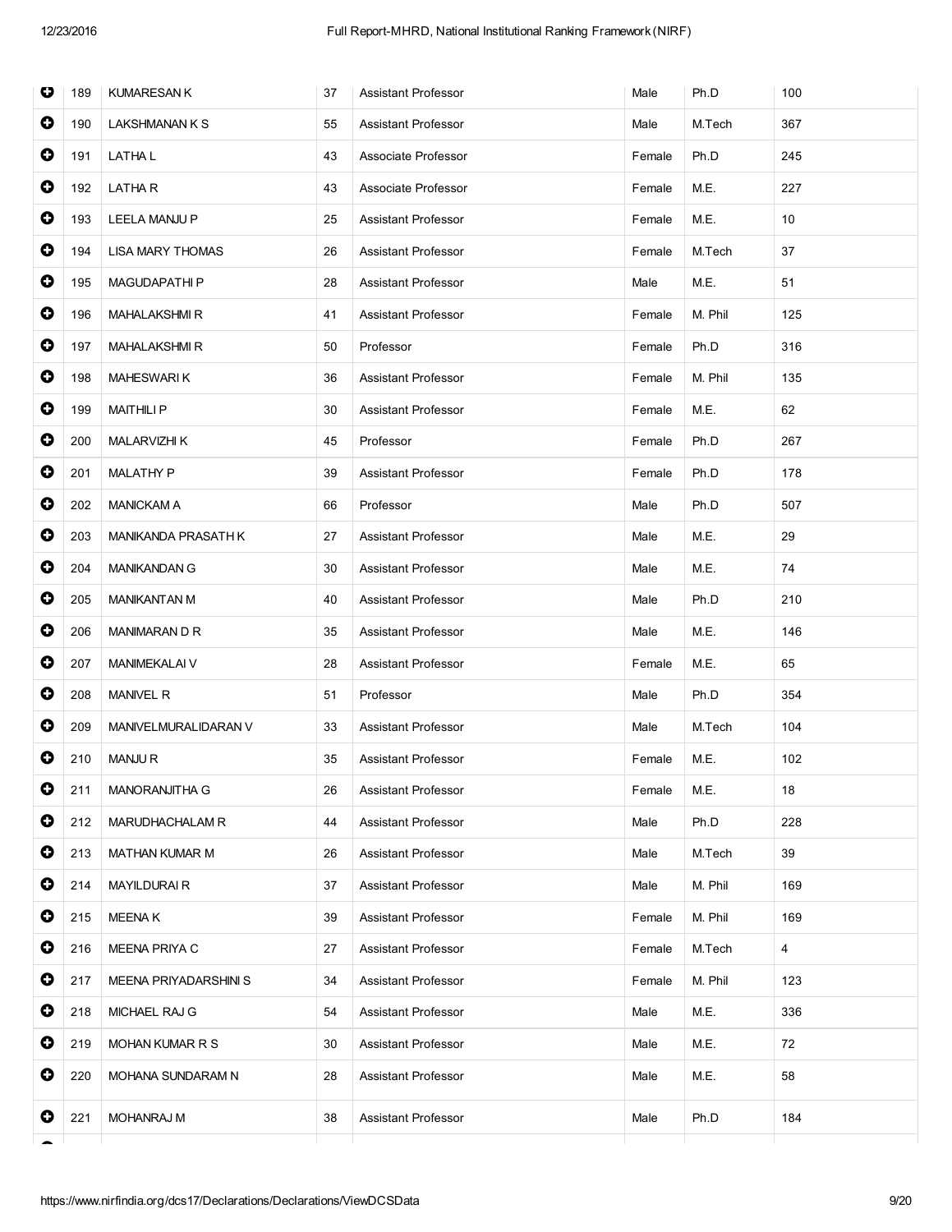| O         | 222 | MOHANRAJ S G          | 33 | <b>Assistant Professor</b> | Male   | Ph.D    | 127 |
|-----------|-----|-----------------------|----|----------------------------|--------|---------|-----|
| $\bullet$ | 223 | MURUGANANTHAM V R     | 48 | Associate Professor        | Male   | Ph.D    | 300 |
| $\bullet$ | 224 | MURUGANANTHAN G N     | 68 | Professor                  | Male   | M.E.    | 533 |
| $\bullet$ | 225 | <b>MURUGESAN K</b>    | 29 | Assistant Professor        | Male   | M.E.    | 39  |
| $\bullet$ | 226 | <b>MUTHUKUMAR S</b>   | 27 | <b>Assistant Professor</b> | Male   | M.Tech  | 36  |
| $\bullet$ | 227 | MUTHUKUMARAN P        | 33 | <b>Assistant Professor</b> | Male   | M.Tech  | 98  |
| $\bullet$ | 228 | <b>MUTHUKUMARAN V</b> | 46 | Professor                  | Male   | Ph.D    | 275 |
| $\bullet$ | 229 | MUTHULAKSHMI V        | 31 | Assistant Professor        | Female | M.E.    | 75  |
| $\bullet$ | 230 | MUTHURAMALINGAM E     | 30 | <b>Assistant Professor</b> | Male   | M.Tech  | 67  |
| 0         | 231 | <b>MYTHILIRR</b>      | 40 | <b>Assistant Professor</b> | Female | M. Phil | 159 |
| $\bullet$ | 232 | <b>NAGARAJ R</b>      | 32 | Other                      | Male   | M.A     | 132 |
| $\bullet$ | 233 | NAGARATHINAM S        | 36 | <b>Assistant Professor</b> | Female | M.E.    | 159 |
| $\bullet$ | 234 | NANDAKUMAR G S        | 43 | Associate Professor        | Male   | M.E.    | 256 |
| $\bullet$ | 235 | NANDHAKUMAR P         | 28 | Assistant Professor        | Male   | M.E.    | 49  |
| $\bullet$ | 236 | NANDHINI J J          | 24 | <b>Assistant Professor</b> | Female | M.E.    | 15  |
| $\bullet$ | 237 | NATARAJAN S           | 32 | Assistant Professor        | Male   | M.Tech  | 97  |
| $\bullet$ | 238 | NAVANEETH VR          | 27 | Assistant Professor        | Male   | M.E.    | 41  |
| $\bullet$ | 239 | NAVANEETHAKRISHNAN R  | 27 | <b>Assistant Professor</b> | Male   | M.E.    | 23  |
| 0         | 240 | NAVEEN KUMAR C        | 28 | Assistant Professor        | Male   | M.Sc.   | 11  |
| $\bullet$ | 241 | NAVEEN KUMAR K        | 28 | <b>Assistant Professor</b> | Male   | M.E.    | 50  |
| $\bullet$ | 242 | NIRMAL KUMAR A        | 65 | Professor                  | Male   | Ph.D    | 492 |
| $\bullet$ | 243 | NIRMALA M             | 41 | Assistant Professor        | Female | M.E.    | 184 |
| $\bullet$ | 244 | NIRMALA S A           | 42 | <b>Assistant Professor</b> | Female | M.E.    | 206 |
| 0         | 245 | NITHYA ROOPA S        | 33 | Assistant Professor        | Female | M.E.    | 91  |
| 0         | 246 | NITHYA S              | 35 | <b>Assistant Professor</b> | Female | M. Phil | 114 |
| 0         | 247 | NITHYANANTH S B       | 35 | Assistant Professor        | Male   | M.E.    | 154 |
| $\bullet$ | 248 | NITHYAPRIYA S         | 35 | Assistant Professor        | Female | M.E.    | 127 |
| 0         | 249 | PARAMASIVAM K         | 43 | Professor                  | Male   | Ph.D    | 245 |
| 0         | 250 | PARAMESWARI P         | 40 | Assistant Professor        | Female | Ph.D    | 207 |
| 0         | 251 | PASUPATHY S A         | 37 | Associate Professor        | Male   | Ph.D    | 129 |
| 0         | 252 | PAVITHRA P            | 28 | Assistant Professor        | Female | M.E.    | 38  |
| 0         | 253 | PERUMAL R             | 34 | <b>Assistant Professor</b> | Male   | M. Phil | 122 |
| 0         | 254 | PITCHAIMUTHU K        | 67 | Other                      | Male   | M. Phil | 504 |
|           |     |                       |    |                            |        |         |     |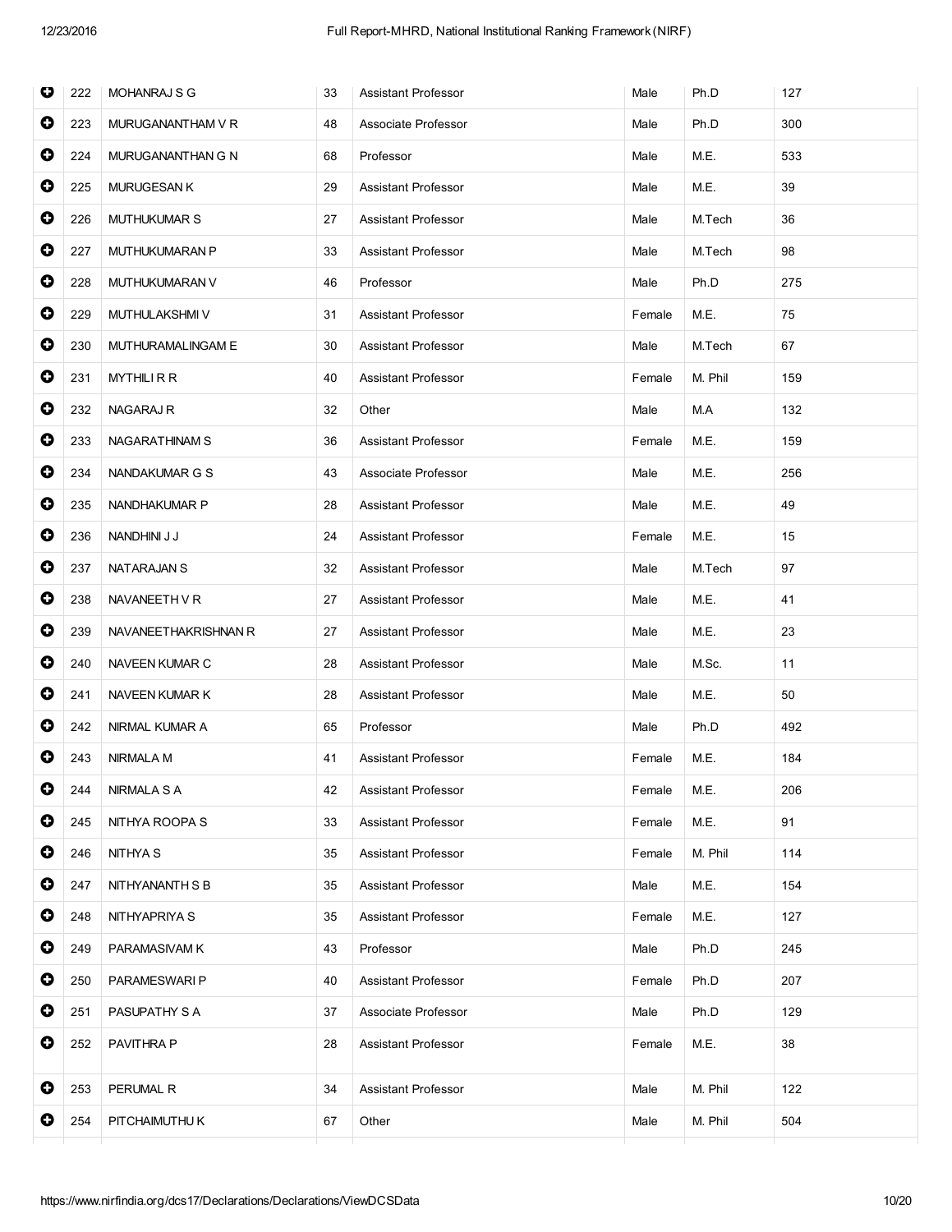| $\bullet$<br>M.Tech<br>24<br>256<br>PRABHAVATHY M<br>30<br>Assistant Professor<br>Female<br>$\bullet$<br>257<br>PRABHU <sub>S</sub><br>29<br>M.E.<br>24<br>Assistant Professor<br>Male<br>$\bullet$<br>258<br>PRABHU <sub>S</sub><br><b>Assistant Professor</b><br>M.E.<br>61<br>30<br>Male<br>$\bullet$<br>259<br>PRABUK<br>38<br>M.Tech<br>103<br>Assistant Professor<br>Male<br>$\bullet$<br>260<br>PRADEEP P<br>22<br>28<br>Assistant Professor<br>Male<br>M.E.<br>$\bullet$<br><b>Assistant Professor</b><br>M. Phil<br>145<br>261<br>PRAKASAM R<br>36<br>Male<br>$\bullet$<br>262<br>PRAKASH N<br>46<br>Assistant Professor<br>Ph.D<br>158<br>Male<br>$\bullet$<br>263<br>PRASHANTH P<br>25<br><b>Assistant Professor</b><br>M.Tech<br>19<br>Male<br>$\bullet$<br>264<br>PREETILATHA R<br>24<br>M.E.<br>16<br>Assistant Professor<br>Female<br>$\bullet$<br>PREM ANAND S<br>Assistant Professor<br>M.E.<br>265<br>33<br>Male<br>113<br>$\bullet$<br>266<br>PREM KUMAR P S<br>35<br><b>Assistant Professor</b><br>M.E.<br>164<br>Male<br>$\bullet$<br>267<br>PREMA AROKIA MARY G<br>32<br>Assistant Professor<br>M.E.<br>98<br>Female<br>$\bullet$<br>268<br>PREMALATHA J<br>Professor<br>Ph.D<br>326<br>50<br>Female<br>$\bullet$<br>269<br>PREMALATHA K<br>40<br>Ph.D<br>231<br>Associate Professor<br>Female<br>$\bullet$<br>PRIMYA T<br>270<br>28<br>Assistant Professor<br>Female<br>M.E.<br>32<br>$\bullet$<br>271<br>PRIYADARSHINI R<br>35<br><b>Assistant Professor</b><br>Female<br>Ph.D<br>24<br>$\bullet$<br>272<br><b>RADIKA S</b><br>M.Tech<br>101<br>35<br>Assistant Professor<br>Female<br>$\bullet$<br>273<br><b>RAFFIK R</b><br>Assistant Professor<br>M.E.<br>63<br>31<br>Male<br>$\bullet$<br>274<br>RAGHAV MENON<br>37<br>Associate Professor<br>Male<br>Ph.D<br>97<br>0<br><b>Assistant Professor</b><br>M.E.<br>275<br>RAGUPATHY K<br>29<br>Male<br>45<br>$\bullet$<br>276<br><b>RAJ KUMAR G</b><br><b>Assistant Professor</b><br>M.E.<br>38<br>27<br>Male<br>$\bullet$<br>RAJAGURU J<br>M.E.<br>$\mathbf{1}$<br>277<br>25<br><b>Assistant Professor</b><br>Male<br>0<br>278<br>RAJALAKSHMI D<br>37<br>Assistant Professor<br>M.E.<br>173<br>Female<br>0<br>26<br>RAJALAKSHMI S<br>25<br>Assistant Professor<br>279<br>Female<br>M.Tech<br>0<br>280<br>RAJANKRUPA C<br>Assistant Professor<br>Ph.D<br>242<br>43<br>Male<br>0<br>281<br>RAJASINGH J<br>40<br>Assistant Professor<br>Male<br>M. Phil<br>137<br>0<br>282<br><b>RAJATHIN</b><br>45<br>Associate Professor<br>M.E.<br>258<br>Female<br>0<br>99<br>283<br><b>RAJENDRAN S</b><br>46<br>Assistant Professor<br>Male<br>M.E.<br>0<br>284<br><b>RAJESH R</b><br>Assistant Professor<br>38<br>26<br>Male<br>M.Tech<br>0<br>285<br><b>RAJESH S</b><br>28<br>Assistant Professor<br>Male<br>M.E.<br>50<br>0<br>286<br>RAJESWARI MARIAPPAN<br>Professor<br>Ph.D<br>523<br>68<br>Female<br>0<br><b>RAJINI S</b><br>287<br>46<br>Associate Professor<br>M.S<br>267<br>Female | $\bullet$ | 255 | PRABAKARAN P A | 27 | Assistant Professor | Male | M.E. | 52 |
|---------------------------------------------------------------------------------------------------------------------------------------------------------------------------------------------------------------------------------------------------------------------------------------------------------------------------------------------------------------------------------------------------------------------------------------------------------------------------------------------------------------------------------------------------------------------------------------------------------------------------------------------------------------------------------------------------------------------------------------------------------------------------------------------------------------------------------------------------------------------------------------------------------------------------------------------------------------------------------------------------------------------------------------------------------------------------------------------------------------------------------------------------------------------------------------------------------------------------------------------------------------------------------------------------------------------------------------------------------------------------------------------------------------------------------------------------------------------------------------------------------------------------------------------------------------------------------------------------------------------------------------------------------------------------------------------------------------------------------------------------------------------------------------------------------------------------------------------------------------------------------------------------------------------------------------------------------------------------------------------------------------------------------------------------------------------------------------------------------------------------------------------------------------------------------------------------------------------------------------------------------------------------------------------------------------------------------------------------------------------------------------------------------------------------------------------------------------------------------------------------------------------------------------------------------------------------------------------------------------------------------------------------------------------------------------------------------------------------------------------------------------------------------------------------------------------------------------------------------------------------------------------------------------------------------------------------------|-----------|-----|----------------|----|---------------------|------|------|----|
|                                                                                                                                                                                                                                                                                                                                                                                                                                                                                                                                                                                                                                                                                                                                                                                                                                                                                                                                                                                                                                                                                                                                                                                                                                                                                                                                                                                                                                                                                                                                                                                                                                                                                                                                                                                                                                                                                                                                                                                                                                                                                                                                                                                                                                                                                                                                                                                                                                                                                                                                                                                                                                                                                                                                                                                                                                                                                                                                                         |           |     |                |    |                     |      |      |    |
|                                                                                                                                                                                                                                                                                                                                                                                                                                                                                                                                                                                                                                                                                                                                                                                                                                                                                                                                                                                                                                                                                                                                                                                                                                                                                                                                                                                                                                                                                                                                                                                                                                                                                                                                                                                                                                                                                                                                                                                                                                                                                                                                                                                                                                                                                                                                                                                                                                                                                                                                                                                                                                                                                                                                                                                                                                                                                                                                                         |           |     |                |    |                     |      |      |    |
|                                                                                                                                                                                                                                                                                                                                                                                                                                                                                                                                                                                                                                                                                                                                                                                                                                                                                                                                                                                                                                                                                                                                                                                                                                                                                                                                                                                                                                                                                                                                                                                                                                                                                                                                                                                                                                                                                                                                                                                                                                                                                                                                                                                                                                                                                                                                                                                                                                                                                                                                                                                                                                                                                                                                                                                                                                                                                                                                                         |           |     |                |    |                     |      |      |    |
|                                                                                                                                                                                                                                                                                                                                                                                                                                                                                                                                                                                                                                                                                                                                                                                                                                                                                                                                                                                                                                                                                                                                                                                                                                                                                                                                                                                                                                                                                                                                                                                                                                                                                                                                                                                                                                                                                                                                                                                                                                                                                                                                                                                                                                                                                                                                                                                                                                                                                                                                                                                                                                                                                                                                                                                                                                                                                                                                                         |           |     |                |    |                     |      |      |    |
|                                                                                                                                                                                                                                                                                                                                                                                                                                                                                                                                                                                                                                                                                                                                                                                                                                                                                                                                                                                                                                                                                                                                                                                                                                                                                                                                                                                                                                                                                                                                                                                                                                                                                                                                                                                                                                                                                                                                                                                                                                                                                                                                                                                                                                                                                                                                                                                                                                                                                                                                                                                                                                                                                                                                                                                                                                                                                                                                                         |           |     |                |    |                     |      |      |    |
|                                                                                                                                                                                                                                                                                                                                                                                                                                                                                                                                                                                                                                                                                                                                                                                                                                                                                                                                                                                                                                                                                                                                                                                                                                                                                                                                                                                                                                                                                                                                                                                                                                                                                                                                                                                                                                                                                                                                                                                                                                                                                                                                                                                                                                                                                                                                                                                                                                                                                                                                                                                                                                                                                                                                                                                                                                                                                                                                                         |           |     |                |    |                     |      |      |    |
|                                                                                                                                                                                                                                                                                                                                                                                                                                                                                                                                                                                                                                                                                                                                                                                                                                                                                                                                                                                                                                                                                                                                                                                                                                                                                                                                                                                                                                                                                                                                                                                                                                                                                                                                                                                                                                                                                                                                                                                                                                                                                                                                                                                                                                                                                                                                                                                                                                                                                                                                                                                                                                                                                                                                                                                                                                                                                                                                                         |           |     |                |    |                     |      |      |    |
|                                                                                                                                                                                                                                                                                                                                                                                                                                                                                                                                                                                                                                                                                                                                                                                                                                                                                                                                                                                                                                                                                                                                                                                                                                                                                                                                                                                                                                                                                                                                                                                                                                                                                                                                                                                                                                                                                                                                                                                                                                                                                                                                                                                                                                                                                                                                                                                                                                                                                                                                                                                                                                                                                                                                                                                                                                                                                                                                                         |           |     |                |    |                     |      |      |    |
|                                                                                                                                                                                                                                                                                                                                                                                                                                                                                                                                                                                                                                                                                                                                                                                                                                                                                                                                                                                                                                                                                                                                                                                                                                                                                                                                                                                                                                                                                                                                                                                                                                                                                                                                                                                                                                                                                                                                                                                                                                                                                                                                                                                                                                                                                                                                                                                                                                                                                                                                                                                                                                                                                                                                                                                                                                                                                                                                                         |           |     |                |    |                     |      |      |    |
|                                                                                                                                                                                                                                                                                                                                                                                                                                                                                                                                                                                                                                                                                                                                                                                                                                                                                                                                                                                                                                                                                                                                                                                                                                                                                                                                                                                                                                                                                                                                                                                                                                                                                                                                                                                                                                                                                                                                                                                                                                                                                                                                                                                                                                                                                                                                                                                                                                                                                                                                                                                                                                                                                                                                                                                                                                                                                                                                                         |           |     |                |    |                     |      |      |    |
|                                                                                                                                                                                                                                                                                                                                                                                                                                                                                                                                                                                                                                                                                                                                                                                                                                                                                                                                                                                                                                                                                                                                                                                                                                                                                                                                                                                                                                                                                                                                                                                                                                                                                                                                                                                                                                                                                                                                                                                                                                                                                                                                                                                                                                                                                                                                                                                                                                                                                                                                                                                                                                                                                                                                                                                                                                                                                                                                                         |           |     |                |    |                     |      |      |    |
|                                                                                                                                                                                                                                                                                                                                                                                                                                                                                                                                                                                                                                                                                                                                                                                                                                                                                                                                                                                                                                                                                                                                                                                                                                                                                                                                                                                                                                                                                                                                                                                                                                                                                                                                                                                                                                                                                                                                                                                                                                                                                                                                                                                                                                                                                                                                                                                                                                                                                                                                                                                                                                                                                                                                                                                                                                                                                                                                                         |           |     |                |    |                     |      |      |    |
|                                                                                                                                                                                                                                                                                                                                                                                                                                                                                                                                                                                                                                                                                                                                                                                                                                                                                                                                                                                                                                                                                                                                                                                                                                                                                                                                                                                                                                                                                                                                                                                                                                                                                                                                                                                                                                                                                                                                                                                                                                                                                                                                                                                                                                                                                                                                                                                                                                                                                                                                                                                                                                                                                                                                                                                                                                                                                                                                                         |           |     |                |    |                     |      |      |    |
|                                                                                                                                                                                                                                                                                                                                                                                                                                                                                                                                                                                                                                                                                                                                                                                                                                                                                                                                                                                                                                                                                                                                                                                                                                                                                                                                                                                                                                                                                                                                                                                                                                                                                                                                                                                                                                                                                                                                                                                                                                                                                                                                                                                                                                                                                                                                                                                                                                                                                                                                                                                                                                                                                                                                                                                                                                                                                                                                                         |           |     |                |    |                     |      |      |    |
|                                                                                                                                                                                                                                                                                                                                                                                                                                                                                                                                                                                                                                                                                                                                                                                                                                                                                                                                                                                                                                                                                                                                                                                                                                                                                                                                                                                                                                                                                                                                                                                                                                                                                                                                                                                                                                                                                                                                                                                                                                                                                                                                                                                                                                                                                                                                                                                                                                                                                                                                                                                                                                                                                                                                                                                                                                                                                                                                                         |           |     |                |    |                     |      |      |    |
|                                                                                                                                                                                                                                                                                                                                                                                                                                                                                                                                                                                                                                                                                                                                                                                                                                                                                                                                                                                                                                                                                                                                                                                                                                                                                                                                                                                                                                                                                                                                                                                                                                                                                                                                                                                                                                                                                                                                                                                                                                                                                                                                                                                                                                                                                                                                                                                                                                                                                                                                                                                                                                                                                                                                                                                                                                                                                                                                                         |           |     |                |    |                     |      |      |    |
|                                                                                                                                                                                                                                                                                                                                                                                                                                                                                                                                                                                                                                                                                                                                                                                                                                                                                                                                                                                                                                                                                                                                                                                                                                                                                                                                                                                                                                                                                                                                                                                                                                                                                                                                                                                                                                                                                                                                                                                                                                                                                                                                                                                                                                                                                                                                                                                                                                                                                                                                                                                                                                                                                                                                                                                                                                                                                                                                                         |           |     |                |    |                     |      |      |    |
|                                                                                                                                                                                                                                                                                                                                                                                                                                                                                                                                                                                                                                                                                                                                                                                                                                                                                                                                                                                                                                                                                                                                                                                                                                                                                                                                                                                                                                                                                                                                                                                                                                                                                                                                                                                                                                                                                                                                                                                                                                                                                                                                                                                                                                                                                                                                                                                                                                                                                                                                                                                                                                                                                                                                                                                                                                                                                                                                                         |           |     |                |    |                     |      |      |    |
|                                                                                                                                                                                                                                                                                                                                                                                                                                                                                                                                                                                                                                                                                                                                                                                                                                                                                                                                                                                                                                                                                                                                                                                                                                                                                                                                                                                                                                                                                                                                                                                                                                                                                                                                                                                                                                                                                                                                                                                                                                                                                                                                                                                                                                                                                                                                                                                                                                                                                                                                                                                                                                                                                                                                                                                                                                                                                                                                                         |           |     |                |    |                     |      |      |    |
|                                                                                                                                                                                                                                                                                                                                                                                                                                                                                                                                                                                                                                                                                                                                                                                                                                                                                                                                                                                                                                                                                                                                                                                                                                                                                                                                                                                                                                                                                                                                                                                                                                                                                                                                                                                                                                                                                                                                                                                                                                                                                                                                                                                                                                                                                                                                                                                                                                                                                                                                                                                                                                                                                                                                                                                                                                                                                                                                                         |           |     |                |    |                     |      |      |    |
|                                                                                                                                                                                                                                                                                                                                                                                                                                                                                                                                                                                                                                                                                                                                                                                                                                                                                                                                                                                                                                                                                                                                                                                                                                                                                                                                                                                                                                                                                                                                                                                                                                                                                                                                                                                                                                                                                                                                                                                                                                                                                                                                                                                                                                                                                                                                                                                                                                                                                                                                                                                                                                                                                                                                                                                                                                                                                                                                                         |           |     |                |    |                     |      |      |    |
|                                                                                                                                                                                                                                                                                                                                                                                                                                                                                                                                                                                                                                                                                                                                                                                                                                                                                                                                                                                                                                                                                                                                                                                                                                                                                                                                                                                                                                                                                                                                                                                                                                                                                                                                                                                                                                                                                                                                                                                                                                                                                                                                                                                                                                                                                                                                                                                                                                                                                                                                                                                                                                                                                                                                                                                                                                                                                                                                                         |           |     |                |    |                     |      |      |    |
|                                                                                                                                                                                                                                                                                                                                                                                                                                                                                                                                                                                                                                                                                                                                                                                                                                                                                                                                                                                                                                                                                                                                                                                                                                                                                                                                                                                                                                                                                                                                                                                                                                                                                                                                                                                                                                                                                                                                                                                                                                                                                                                                                                                                                                                                                                                                                                                                                                                                                                                                                                                                                                                                                                                                                                                                                                                                                                                                                         |           |     |                |    |                     |      |      |    |
|                                                                                                                                                                                                                                                                                                                                                                                                                                                                                                                                                                                                                                                                                                                                                                                                                                                                                                                                                                                                                                                                                                                                                                                                                                                                                                                                                                                                                                                                                                                                                                                                                                                                                                                                                                                                                                                                                                                                                                                                                                                                                                                                                                                                                                                                                                                                                                                                                                                                                                                                                                                                                                                                                                                                                                                                                                                                                                                                                         |           |     |                |    |                     |      |      |    |
|                                                                                                                                                                                                                                                                                                                                                                                                                                                                                                                                                                                                                                                                                                                                                                                                                                                                                                                                                                                                                                                                                                                                                                                                                                                                                                                                                                                                                                                                                                                                                                                                                                                                                                                                                                                                                                                                                                                                                                                                                                                                                                                                                                                                                                                                                                                                                                                                                                                                                                                                                                                                                                                                                                                                                                                                                                                                                                                                                         |           |     |                |    |                     |      |      |    |
|                                                                                                                                                                                                                                                                                                                                                                                                                                                                                                                                                                                                                                                                                                                                                                                                                                                                                                                                                                                                                                                                                                                                                                                                                                                                                                                                                                                                                                                                                                                                                                                                                                                                                                                                                                                                                                                                                                                                                                                                                                                                                                                                                                                                                                                                                                                                                                                                                                                                                                                                                                                                                                                                                                                                                                                                                                                                                                                                                         |           |     |                |    |                     |      |      |    |
|                                                                                                                                                                                                                                                                                                                                                                                                                                                                                                                                                                                                                                                                                                                                                                                                                                                                                                                                                                                                                                                                                                                                                                                                                                                                                                                                                                                                                                                                                                                                                                                                                                                                                                                                                                                                                                                                                                                                                                                                                                                                                                                                                                                                                                                                                                                                                                                                                                                                                                                                                                                                                                                                                                                                                                                                                                                                                                                                                         |           |     |                |    |                     |      |      |    |
|                                                                                                                                                                                                                                                                                                                                                                                                                                                                                                                                                                                                                                                                                                                                                                                                                                                                                                                                                                                                                                                                                                                                                                                                                                                                                                                                                                                                                                                                                                                                                                                                                                                                                                                                                                                                                                                                                                                                                                                                                                                                                                                                                                                                                                                                                                                                                                                                                                                                                                                                                                                                                                                                                                                                                                                                                                                                                                                                                         |           |     |                |    |                     |      |      |    |
|                                                                                                                                                                                                                                                                                                                                                                                                                                                                                                                                                                                                                                                                                                                                                                                                                                                                                                                                                                                                                                                                                                                                                                                                                                                                                                                                                                                                                                                                                                                                                                                                                                                                                                                                                                                                                                                                                                                                                                                                                                                                                                                                                                                                                                                                                                                                                                                                                                                                                                                                                                                                                                                                                                                                                                                                                                                                                                                                                         |           |     |                |    |                     |      |      |    |
|                                                                                                                                                                                                                                                                                                                                                                                                                                                                                                                                                                                                                                                                                                                                                                                                                                                                                                                                                                                                                                                                                                                                                                                                                                                                                                                                                                                                                                                                                                                                                                                                                                                                                                                                                                                                                                                                                                                                                                                                                                                                                                                                                                                                                                                                                                                                                                                                                                                                                                                                                                                                                                                                                                                                                                                                                                                                                                                                                         |           |     |                |    |                     |      |      |    |
|                                                                                                                                                                                                                                                                                                                                                                                                                                                                                                                                                                                                                                                                                                                                                                                                                                                                                                                                                                                                                                                                                                                                                                                                                                                                                                                                                                                                                                                                                                                                                                                                                                                                                                                                                                                                                                                                                                                                                                                                                                                                                                                                                                                                                                                                                                                                                                                                                                                                                                                                                                                                                                                                                                                                                                                                                                                                                                                                                         |           |     |                |    |                     |      |      |    |
|                                                                                                                                                                                                                                                                                                                                                                                                                                                                                                                                                                                                                                                                                                                                                                                                                                                                                                                                                                                                                                                                                                                                                                                                                                                                                                                                                                                                                                                                                                                                                                                                                                                                                                                                                                                                                                                                                                                                                                                                                                                                                                                                                                                                                                                                                                                                                                                                                                                                                                                                                                                                                                                                                                                                                                                                                                                                                                                                                         |           |     |                |    |                     |      |      |    |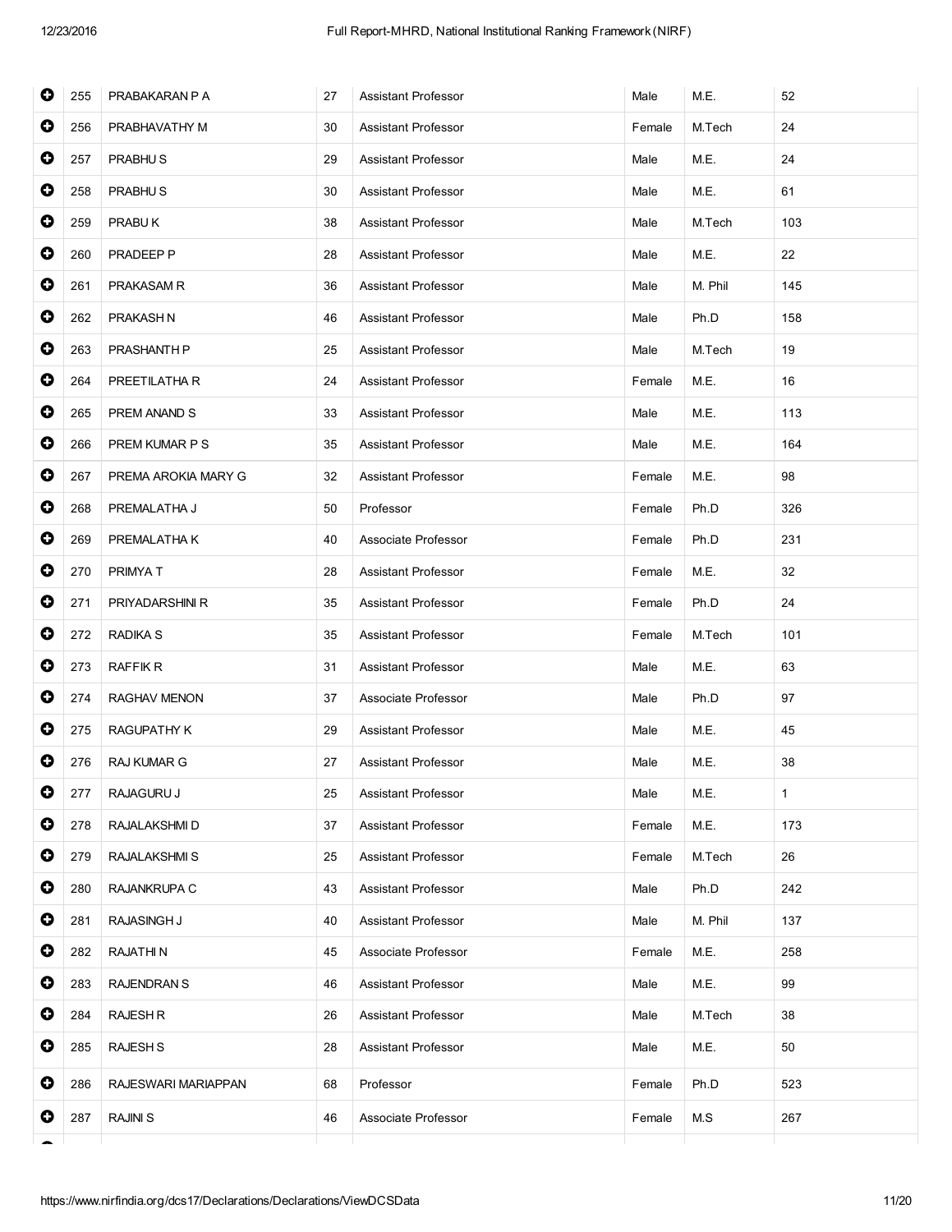| $\bullet$<br>50<br>289<br><b>RAJKUMAR G</b><br>27<br><b>Assistant Professor</b><br>M.Tech<br>Male<br>$\bullet$<br>99<br>290<br><b>RAJKUMAR R</b><br>34<br>Assistant Professor<br>Male<br>M. Phil<br>0<br>291<br><b>RAMK</b><br><b>Assistant Professor</b><br>Ph.D<br>41<br>30<br>Male<br>$\bullet$<br>292<br>Professor<br>Ph.D<br>364<br>RAMACHANDRAN S<br>63<br>Male<br>$\bullet$<br>293<br>RAMADEVIK<br>43<br>Associate Professor<br>Female<br>Ph.D<br>228<br>$\bullet$<br>294<br><b>RAMAKRISHNAN G</b><br>49<br>Ph.D<br>236<br>Professor<br>Male<br>$\bullet$<br>295<br>RAMALATHA MARIMUTHU<br>52<br>Professor<br>Ph.D<br>338<br>Female<br>$\bullet$<br>296<br>Ph.D<br>RAMALINGAM P<br>51<br>Professor<br>Male<br>220<br>$\bullet$<br>297<br>RAMANATHAN S<br>31<br><b>Assistant Professor</b><br>M.E.<br>67<br>Male<br>$\bullet$<br>298<br>Ph.D<br>252<br>RAMESH BABU V<br>42<br>Associate Professor<br>Male<br>$\bullet$<br>299<br>RAMESH KUMAR M<br>28<br>Assistant Professor<br>Male<br>M.E.<br>50<br>0<br>300<br><b>RAMESH KUMAR R</b><br>37<br><b>Assistant Professor</b><br>M.E.<br>147<br>Male<br>$\bullet$<br>301<br><b>Assistant Professor</b><br>278<br>RAMESH SRENYVASAN V<br>48<br>Male<br>M.Tech<br>$\bullet$<br>302<br>RAMKUMAR A<br>31<br><b>Assistant Professor</b><br>M.E.<br>86<br>Male<br>$\bullet$<br>303<br>RAMPRABU J<br>M.E.<br>111<br>32<br>Assistant Professor<br>Male<br>$\bullet$<br>304<br>RAMPRAKASH K<br>58<br>Professor<br>M.E.<br>393<br>Female<br>0<br><b>RAMSUNDRAM N</b><br>Ph.D<br>51<br>305<br>32<br><b>Assistant Professor</b><br>Male<br>$\bullet$<br>RANGANATH L<br>M.E.<br>306<br>31<br>Assistant Professor<br>Male<br>72<br>$\bullet$<br>307<br><b>RANI THOTTUNGAL</b><br>51<br>Professor<br>Female<br>Ph.D<br>275<br>0<br>308<br>39<br>RASIGHA T<br>27<br><b>Assistant Professor</b><br>Female<br>M.Tech<br>0<br>309<br><b>RATHIDEVIK</b><br>Assistant Professor<br>M. Phil<br>109<br>34<br>Female<br>O<br>RATHINA K<br>Assistant Professor<br>178<br>310<br>40<br>Female<br>M. Phil<br>0<br>110<br>311<br>ROSHINI VARGHESE<br>39<br>Assistant Professor<br>Female<br>M.E.<br>0<br>312<br>SABITHA B<br>Assistant Professor<br>M.E.<br>140<br>36<br>Female<br>$\bullet$<br>M.E.<br>16<br>313<br>SACHIN PRABHU P<br>24<br><b>Assistant Professor</b><br>Male<br>0<br>314<br>SADASIVAN P<br>Associate Professor<br>526<br>65<br>Male<br>M.Sc.(Engg)<br>0<br>315<br>SAIGANESH J<br>29<br>Assistant Professor<br>M.E.<br>72<br>Male<br>0<br>316<br>SAKHIMOL B<br>34<br>Assistant Professor<br>M.E.<br>47<br>Female<br>0<br>317<br><b>SAMPATHK</b><br>Assistant Professor<br>Ph.D<br>67<br>33<br>Male<br>0<br>44<br>318<br>SAMUEL RATNA KUMAR P S<br>27<br>Assistant Professor<br>M.Tech<br>Male<br>0<br>319<br>SANAL KUMAR V R<br>Professor<br>Ph.D<br>388<br>53<br>Male<br>0<br>320<br>SANDHYA DEVIRS<br>31<br>Assistant Professor<br>Female<br>M.E.<br>87 | O | 288 | RAJKUMAR G | 36 | Assistant Professor | Male | Ph.D | 180 |
|------------------------------------------------------------------------------------------------------------------------------------------------------------------------------------------------------------------------------------------------------------------------------------------------------------------------------------------------------------------------------------------------------------------------------------------------------------------------------------------------------------------------------------------------------------------------------------------------------------------------------------------------------------------------------------------------------------------------------------------------------------------------------------------------------------------------------------------------------------------------------------------------------------------------------------------------------------------------------------------------------------------------------------------------------------------------------------------------------------------------------------------------------------------------------------------------------------------------------------------------------------------------------------------------------------------------------------------------------------------------------------------------------------------------------------------------------------------------------------------------------------------------------------------------------------------------------------------------------------------------------------------------------------------------------------------------------------------------------------------------------------------------------------------------------------------------------------------------------------------------------------------------------------------------------------------------------------------------------------------------------------------------------------------------------------------------------------------------------------------------------------------------------------------------------------------------------------------------------------------------------------------------------------------------------------------------------------------------------------------------------------------------------------------------------------------------------------------------------------------------------------------------------------------------------------------------------------------------------------------------------------------------------------------------------------------------------------------------------------------------------------------------------------------------------------------------------------------------------------------------------------------------------|---|-----|------------|----|---------------------|------|------|-----|
|                                                                                                                                                                                                                                                                                                                                                                                                                                                                                                                                                                                                                                                                                                                                                                                                                                                                                                                                                                                                                                                                                                                                                                                                                                                                                                                                                                                                                                                                                                                                                                                                                                                                                                                                                                                                                                                                                                                                                                                                                                                                                                                                                                                                                                                                                                                                                                                                                                                                                                                                                                                                                                                                                                                                                                                                                                                                                                      |   |     |            |    |                     |      |      |     |
|                                                                                                                                                                                                                                                                                                                                                                                                                                                                                                                                                                                                                                                                                                                                                                                                                                                                                                                                                                                                                                                                                                                                                                                                                                                                                                                                                                                                                                                                                                                                                                                                                                                                                                                                                                                                                                                                                                                                                                                                                                                                                                                                                                                                                                                                                                                                                                                                                                                                                                                                                                                                                                                                                                                                                                                                                                                                                                      |   |     |            |    |                     |      |      |     |
|                                                                                                                                                                                                                                                                                                                                                                                                                                                                                                                                                                                                                                                                                                                                                                                                                                                                                                                                                                                                                                                                                                                                                                                                                                                                                                                                                                                                                                                                                                                                                                                                                                                                                                                                                                                                                                                                                                                                                                                                                                                                                                                                                                                                                                                                                                                                                                                                                                                                                                                                                                                                                                                                                                                                                                                                                                                                                                      |   |     |            |    |                     |      |      |     |
|                                                                                                                                                                                                                                                                                                                                                                                                                                                                                                                                                                                                                                                                                                                                                                                                                                                                                                                                                                                                                                                                                                                                                                                                                                                                                                                                                                                                                                                                                                                                                                                                                                                                                                                                                                                                                                                                                                                                                                                                                                                                                                                                                                                                                                                                                                                                                                                                                                                                                                                                                                                                                                                                                                                                                                                                                                                                                                      |   |     |            |    |                     |      |      |     |
|                                                                                                                                                                                                                                                                                                                                                                                                                                                                                                                                                                                                                                                                                                                                                                                                                                                                                                                                                                                                                                                                                                                                                                                                                                                                                                                                                                                                                                                                                                                                                                                                                                                                                                                                                                                                                                                                                                                                                                                                                                                                                                                                                                                                                                                                                                                                                                                                                                                                                                                                                                                                                                                                                                                                                                                                                                                                                                      |   |     |            |    |                     |      |      |     |
|                                                                                                                                                                                                                                                                                                                                                                                                                                                                                                                                                                                                                                                                                                                                                                                                                                                                                                                                                                                                                                                                                                                                                                                                                                                                                                                                                                                                                                                                                                                                                                                                                                                                                                                                                                                                                                                                                                                                                                                                                                                                                                                                                                                                                                                                                                                                                                                                                                                                                                                                                                                                                                                                                                                                                                                                                                                                                                      |   |     |            |    |                     |      |      |     |
|                                                                                                                                                                                                                                                                                                                                                                                                                                                                                                                                                                                                                                                                                                                                                                                                                                                                                                                                                                                                                                                                                                                                                                                                                                                                                                                                                                                                                                                                                                                                                                                                                                                                                                                                                                                                                                                                                                                                                                                                                                                                                                                                                                                                                                                                                                                                                                                                                                                                                                                                                                                                                                                                                                                                                                                                                                                                                                      |   |     |            |    |                     |      |      |     |
|                                                                                                                                                                                                                                                                                                                                                                                                                                                                                                                                                                                                                                                                                                                                                                                                                                                                                                                                                                                                                                                                                                                                                                                                                                                                                                                                                                                                                                                                                                                                                                                                                                                                                                                                                                                                                                                                                                                                                                                                                                                                                                                                                                                                                                                                                                                                                                                                                                                                                                                                                                                                                                                                                                                                                                                                                                                                                                      |   |     |            |    |                     |      |      |     |
|                                                                                                                                                                                                                                                                                                                                                                                                                                                                                                                                                                                                                                                                                                                                                                                                                                                                                                                                                                                                                                                                                                                                                                                                                                                                                                                                                                                                                                                                                                                                                                                                                                                                                                                                                                                                                                                                                                                                                                                                                                                                                                                                                                                                                                                                                                                                                                                                                                                                                                                                                                                                                                                                                                                                                                                                                                                                                                      |   |     |            |    |                     |      |      |     |
|                                                                                                                                                                                                                                                                                                                                                                                                                                                                                                                                                                                                                                                                                                                                                                                                                                                                                                                                                                                                                                                                                                                                                                                                                                                                                                                                                                                                                                                                                                                                                                                                                                                                                                                                                                                                                                                                                                                                                                                                                                                                                                                                                                                                                                                                                                                                                                                                                                                                                                                                                                                                                                                                                                                                                                                                                                                                                                      |   |     |            |    |                     |      |      |     |
|                                                                                                                                                                                                                                                                                                                                                                                                                                                                                                                                                                                                                                                                                                                                                                                                                                                                                                                                                                                                                                                                                                                                                                                                                                                                                                                                                                                                                                                                                                                                                                                                                                                                                                                                                                                                                                                                                                                                                                                                                                                                                                                                                                                                                                                                                                                                                                                                                                                                                                                                                                                                                                                                                                                                                                                                                                                                                                      |   |     |            |    |                     |      |      |     |
|                                                                                                                                                                                                                                                                                                                                                                                                                                                                                                                                                                                                                                                                                                                                                                                                                                                                                                                                                                                                                                                                                                                                                                                                                                                                                                                                                                                                                                                                                                                                                                                                                                                                                                                                                                                                                                                                                                                                                                                                                                                                                                                                                                                                                                                                                                                                                                                                                                                                                                                                                                                                                                                                                                                                                                                                                                                                                                      |   |     |            |    |                     |      |      |     |
|                                                                                                                                                                                                                                                                                                                                                                                                                                                                                                                                                                                                                                                                                                                                                                                                                                                                                                                                                                                                                                                                                                                                                                                                                                                                                                                                                                                                                                                                                                                                                                                                                                                                                                                                                                                                                                                                                                                                                                                                                                                                                                                                                                                                                                                                                                                                                                                                                                                                                                                                                                                                                                                                                                                                                                                                                                                                                                      |   |     |            |    |                     |      |      |     |
|                                                                                                                                                                                                                                                                                                                                                                                                                                                                                                                                                                                                                                                                                                                                                                                                                                                                                                                                                                                                                                                                                                                                                                                                                                                                                                                                                                                                                                                                                                                                                                                                                                                                                                                                                                                                                                                                                                                                                                                                                                                                                                                                                                                                                                                                                                                                                                                                                                                                                                                                                                                                                                                                                                                                                                                                                                                                                                      |   |     |            |    |                     |      |      |     |
|                                                                                                                                                                                                                                                                                                                                                                                                                                                                                                                                                                                                                                                                                                                                                                                                                                                                                                                                                                                                                                                                                                                                                                                                                                                                                                                                                                                                                                                                                                                                                                                                                                                                                                                                                                                                                                                                                                                                                                                                                                                                                                                                                                                                                                                                                                                                                                                                                                                                                                                                                                                                                                                                                                                                                                                                                                                                                                      |   |     |            |    |                     |      |      |     |
|                                                                                                                                                                                                                                                                                                                                                                                                                                                                                                                                                                                                                                                                                                                                                                                                                                                                                                                                                                                                                                                                                                                                                                                                                                                                                                                                                                                                                                                                                                                                                                                                                                                                                                                                                                                                                                                                                                                                                                                                                                                                                                                                                                                                                                                                                                                                                                                                                                                                                                                                                                                                                                                                                                                                                                                                                                                                                                      |   |     |            |    |                     |      |      |     |
|                                                                                                                                                                                                                                                                                                                                                                                                                                                                                                                                                                                                                                                                                                                                                                                                                                                                                                                                                                                                                                                                                                                                                                                                                                                                                                                                                                                                                                                                                                                                                                                                                                                                                                                                                                                                                                                                                                                                                                                                                                                                                                                                                                                                                                                                                                                                                                                                                                                                                                                                                                                                                                                                                                                                                                                                                                                                                                      |   |     |            |    |                     |      |      |     |
|                                                                                                                                                                                                                                                                                                                                                                                                                                                                                                                                                                                                                                                                                                                                                                                                                                                                                                                                                                                                                                                                                                                                                                                                                                                                                                                                                                                                                                                                                                                                                                                                                                                                                                                                                                                                                                                                                                                                                                                                                                                                                                                                                                                                                                                                                                                                                                                                                                                                                                                                                                                                                                                                                                                                                                                                                                                                                                      |   |     |            |    |                     |      |      |     |
|                                                                                                                                                                                                                                                                                                                                                                                                                                                                                                                                                                                                                                                                                                                                                                                                                                                                                                                                                                                                                                                                                                                                                                                                                                                                                                                                                                                                                                                                                                                                                                                                                                                                                                                                                                                                                                                                                                                                                                                                                                                                                                                                                                                                                                                                                                                                                                                                                                                                                                                                                                                                                                                                                                                                                                                                                                                                                                      |   |     |            |    |                     |      |      |     |
|                                                                                                                                                                                                                                                                                                                                                                                                                                                                                                                                                                                                                                                                                                                                                                                                                                                                                                                                                                                                                                                                                                                                                                                                                                                                                                                                                                                                                                                                                                                                                                                                                                                                                                                                                                                                                                                                                                                                                                                                                                                                                                                                                                                                                                                                                                                                                                                                                                                                                                                                                                                                                                                                                                                                                                                                                                                                                                      |   |     |            |    |                     |      |      |     |
|                                                                                                                                                                                                                                                                                                                                                                                                                                                                                                                                                                                                                                                                                                                                                                                                                                                                                                                                                                                                                                                                                                                                                                                                                                                                                                                                                                                                                                                                                                                                                                                                                                                                                                                                                                                                                                                                                                                                                                                                                                                                                                                                                                                                                                                                                                                                                                                                                                                                                                                                                                                                                                                                                                                                                                                                                                                                                                      |   |     |            |    |                     |      |      |     |
|                                                                                                                                                                                                                                                                                                                                                                                                                                                                                                                                                                                                                                                                                                                                                                                                                                                                                                                                                                                                                                                                                                                                                                                                                                                                                                                                                                                                                                                                                                                                                                                                                                                                                                                                                                                                                                                                                                                                                                                                                                                                                                                                                                                                                                                                                                                                                                                                                                                                                                                                                                                                                                                                                                                                                                                                                                                                                                      |   |     |            |    |                     |      |      |     |
|                                                                                                                                                                                                                                                                                                                                                                                                                                                                                                                                                                                                                                                                                                                                                                                                                                                                                                                                                                                                                                                                                                                                                                                                                                                                                                                                                                                                                                                                                                                                                                                                                                                                                                                                                                                                                                                                                                                                                                                                                                                                                                                                                                                                                                                                                                                                                                                                                                                                                                                                                                                                                                                                                                                                                                                                                                                                                                      |   |     |            |    |                     |      |      |     |
|                                                                                                                                                                                                                                                                                                                                                                                                                                                                                                                                                                                                                                                                                                                                                                                                                                                                                                                                                                                                                                                                                                                                                                                                                                                                                                                                                                                                                                                                                                                                                                                                                                                                                                                                                                                                                                                                                                                                                                                                                                                                                                                                                                                                                                                                                                                                                                                                                                                                                                                                                                                                                                                                                                                                                                                                                                                                                                      |   |     |            |    |                     |      |      |     |
|                                                                                                                                                                                                                                                                                                                                                                                                                                                                                                                                                                                                                                                                                                                                                                                                                                                                                                                                                                                                                                                                                                                                                                                                                                                                                                                                                                                                                                                                                                                                                                                                                                                                                                                                                                                                                                                                                                                                                                                                                                                                                                                                                                                                                                                                                                                                                                                                                                                                                                                                                                                                                                                                                                                                                                                                                                                                                                      |   |     |            |    |                     |      |      |     |
|                                                                                                                                                                                                                                                                                                                                                                                                                                                                                                                                                                                                                                                                                                                                                                                                                                                                                                                                                                                                                                                                                                                                                                                                                                                                                                                                                                                                                                                                                                                                                                                                                                                                                                                                                                                                                                                                                                                                                                                                                                                                                                                                                                                                                                                                                                                                                                                                                                                                                                                                                                                                                                                                                                                                                                                                                                                                                                      |   |     |            |    |                     |      |      |     |
|                                                                                                                                                                                                                                                                                                                                                                                                                                                                                                                                                                                                                                                                                                                                                                                                                                                                                                                                                                                                                                                                                                                                                                                                                                                                                                                                                                                                                                                                                                                                                                                                                                                                                                                                                                                                                                                                                                                                                                                                                                                                                                                                                                                                                                                                                                                                                                                                                                                                                                                                                                                                                                                                                                                                                                                                                                                                                                      |   |     |            |    |                     |      |      |     |
|                                                                                                                                                                                                                                                                                                                                                                                                                                                                                                                                                                                                                                                                                                                                                                                                                                                                                                                                                                                                                                                                                                                                                                                                                                                                                                                                                                                                                                                                                                                                                                                                                                                                                                                                                                                                                                                                                                                                                                                                                                                                                                                                                                                                                                                                                                                                                                                                                                                                                                                                                                                                                                                                                                                                                                                                                                                                                                      |   |     |            |    |                     |      |      |     |
|                                                                                                                                                                                                                                                                                                                                                                                                                                                                                                                                                                                                                                                                                                                                                                                                                                                                                                                                                                                                                                                                                                                                                                                                                                                                                                                                                                                                                                                                                                                                                                                                                                                                                                                                                                                                                                                                                                                                                                                                                                                                                                                                                                                                                                                                                                                                                                                                                                                                                                                                                                                                                                                                                                                                                                                                                                                                                                      |   |     |            |    |                     |      |      |     |
|                                                                                                                                                                                                                                                                                                                                                                                                                                                                                                                                                                                                                                                                                                                                                                                                                                                                                                                                                                                                                                                                                                                                                                                                                                                                                                                                                                                                                                                                                                                                                                                                                                                                                                                                                                                                                                                                                                                                                                                                                                                                                                                                                                                                                                                                                                                                                                                                                                                                                                                                                                                                                                                                                                                                                                                                                                                                                                      |   |     |            |    |                     |      |      |     |
|                                                                                                                                                                                                                                                                                                                                                                                                                                                                                                                                                                                                                                                                                                                                                                                                                                                                                                                                                                                                                                                                                                                                                                                                                                                                                                                                                                                                                                                                                                                                                                                                                                                                                                                                                                                                                                                                                                                                                                                                                                                                                                                                                                                                                                                                                                                                                                                                                                                                                                                                                                                                                                                                                                                                                                                                                                                                                                      |   |     |            |    |                     |      |      |     |
|                                                                                                                                                                                                                                                                                                                                                                                                                                                                                                                                                                                                                                                                                                                                                                                                                                                                                                                                                                                                                                                                                                                                                                                                                                                                                                                                                                                                                                                                                                                                                                                                                                                                                                                                                                                                                                                                                                                                                                                                                                                                                                                                                                                                                                                                                                                                                                                                                                                                                                                                                                                                                                                                                                                                                                                                                                                                                                      |   |     |            |    |                     |      |      |     |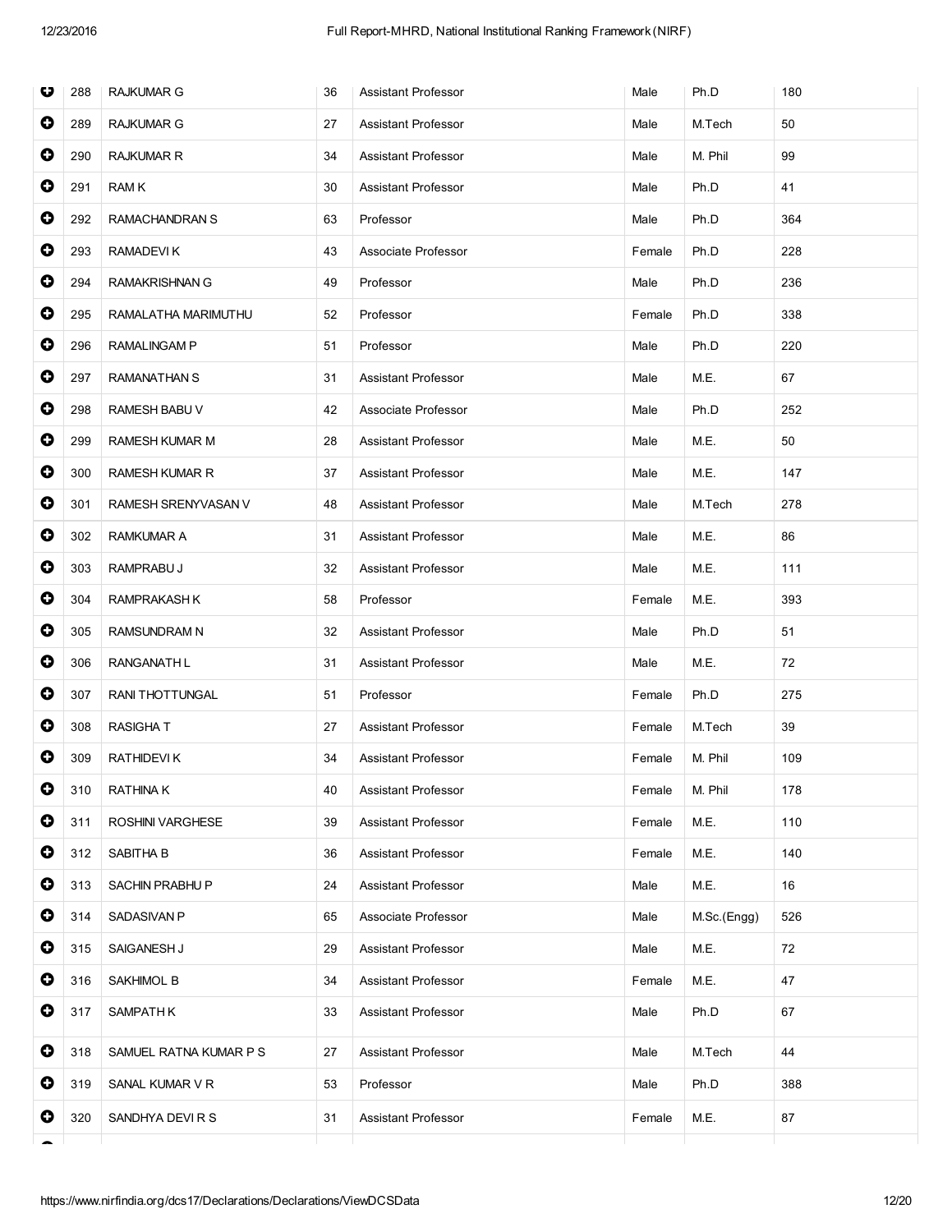| O         | 321 | SANGEETHA N          | 41 | Associate Professor        | Female | Ph.D    | 211 |
|-----------|-----|----------------------|----|----------------------------|--------|---------|-----|
| $\bullet$ | 322 | <b>SANKAR V</b>      | 32 | Assistant Professor        | Male   | M.E.    | 114 |
| 0         | 323 | SANTHA A             | 51 | Associate Professor        | Female | Ph.D    | 213 |
| 0         | 324 | SANTHOSH KUMAR M V   | 26 | <b>Assistant Professor</b> | Male   | M.E.    | 4   |
| $\bullet$ | 325 | SARADHA M            | 48 | Other                      | Female | M.A     | 302 |
| $\bullet$ | 326 | SARANYA K            | 25 | Assistant Professor        | Female | M.E.    | 26  |
| $\bullet$ | 327 | SARASWATHY N         | 41 | Professor                  | Female | Ph.D    | 213 |
| 0         | 328 | SARATHA S R          | 31 | Assistant Professor        | Female | M. Phil | 86  |
| 0         | 329 | SARAVANABALAJI M     | 29 | Assistant Professor        | Male   | M.E.    | 70  |
| $\bullet$ | 330 | SARAVANAKUMAR S      | 28 | Assistant Professor        | Male   | M.E.    | 54  |
| $\bullet$ | 331 | SARAVANAN K          | 41 | Associate Professor        | Male   | Ph.D    | 224 |
| $\bullet$ | 332 | SARAVANAN K          | 27 | Assistant Professor        | Male   | M.Tech  | 12  |
| 0         | 333 | SARAVANAN M          | 29 | <b>Assistant Professor</b> | Male   | M.Tech  | 64  |
| 0         | 334 | SARAVANAN R          | 32 | Assistant Professor        | Male   | M.E.    | 63  |
| $\bullet$ | 335 | SARAVANAN S          | 32 | <b>Assistant Professor</b> | Male   | M.E.    | 80  |
| $\bullet$ | 336 | SAROJA M N           | 28 | Assistant Professor        | Female | M.E.    | 49  |
| $\bullet$ | 337 | SARVESWARAN S        | 28 | Assistant Professor        | Male   | M.E.    | 18  |
| 0         | 338 | SASI KUMAR C         | 26 | Assistant Professor        | Male   | M.E.    | 39  |
| 0         | 339 | SASIKALA S           | 40 | Associate Professor        | Female | M.Tech  | 218 |
| 0         | 340 | SATHEESH KUMAR K R P | 30 | <b>Assistant Professor</b> | Male   | M.E.    | 67  |
| 0         | 341 | SATHISH KUMAR T      | 41 | Assistant Professor        | Male   | Ph.D    | 212 |
| 0         | 342 | SATHYA D             | 34 | <b>Assistant Professor</b> | Female | M.E.    | 145 |
| O         | 343 | SATHYABALAN P        | 42 | Professor                  | Male   | Ph.D    | 200 |
| 0         | 344 | SATHYAMOORTHY G L    | 44 | Professor                  | Male   | Ph.D    | 167 |
| 0         | 345 | SATHYAVATHI S        | 35 | Assistant Professor        | Female | M.E.    | 136 |
| 0         | 346 | <b>SATISH S</b>      | 30 | Assistant Professor        | Male   | M.E.    | 70  |
| 0         | 347 | <b>SELVAMBIKAI M</b> | 32 | Assistant Professor        | Female | M.Tech  | 63  |
| 0         | 348 | SELVANAYAKI S        | 38 | Assistant Professor        | Female | M. Phil | 170 |
| 0         | 349 | <b>SENGODAN R</b>    | 39 | Assistant Professor        | Male   | Ph.D    | 158 |
| 0         | 350 | SENTHIL J            | 33 | Associate Professor        | Male   | Ph.D    | 136 |
| 0         | 351 | SENTHIL KUMAR B      | 38 | Assistant Professor        | Male   | M.E.    | 183 |
| 0         | 352 | SENTHIL KUMAR K M    | 48 | Associate Professor        | Male   | Ph.D    | 271 |
| 0         | 353 | SENTHIL KUMAR V      | 36 | Assistant Professor        | Male   | M.E.    | 94  |
|           |     |                      |    |                            |        |         |     |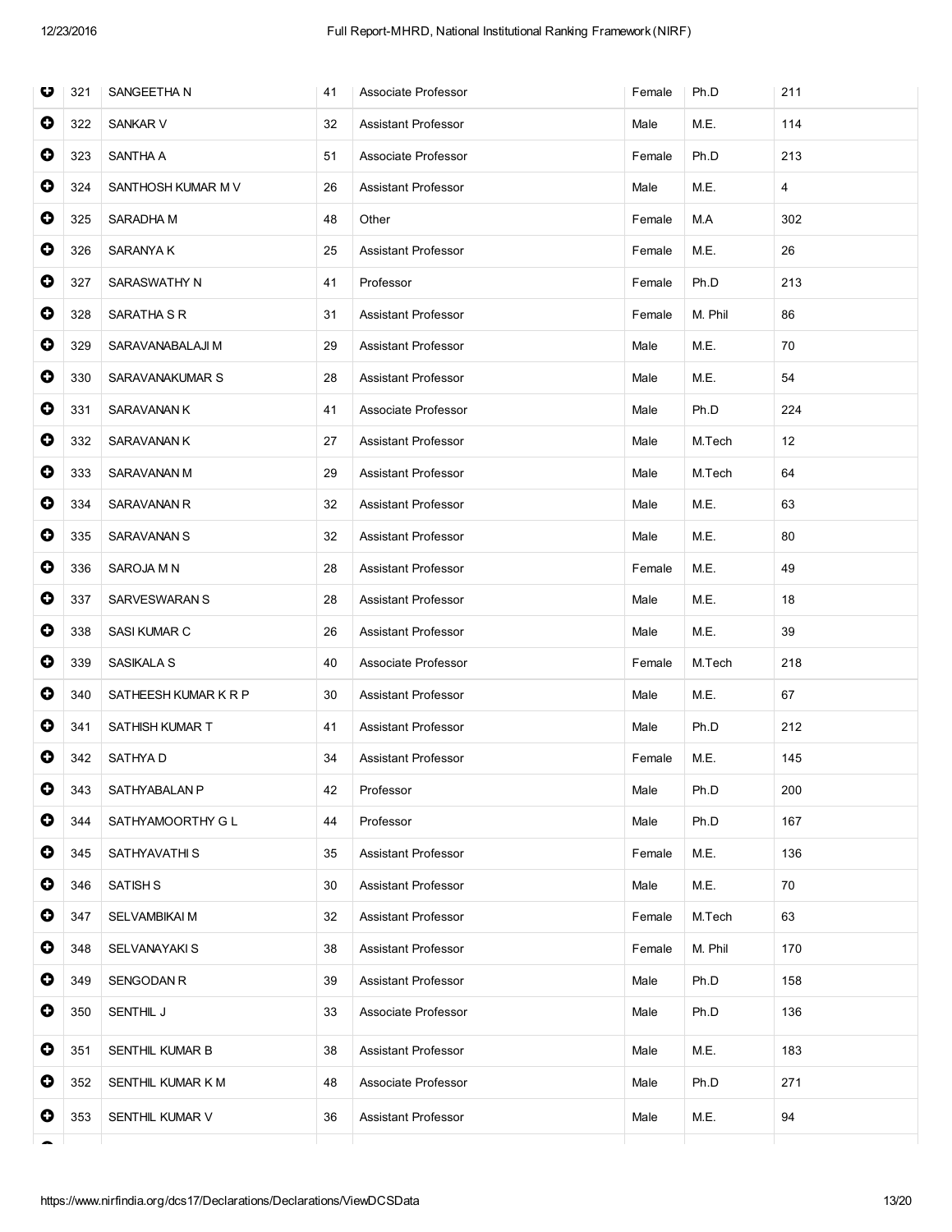| O         | 354 | SENTHIL KUMAR V       | 29 | <b>Assistant Professor</b> | Male   | M.E.       | 52  |
|-----------|-----|-----------------------|----|----------------------------|--------|------------|-----|
| 0         | 355 | SENTHILKUMAR M        | 32 | <b>Assistant Professor</b> | Male   | M.E.       | 113 |
| 0         | 356 | SENTHILKUMAR R        | 37 | Assistant Professor        | Male   | M.Tech     | 139 |
| 0         | 357 | <b>SENTHILKUMAR S</b> | 33 | <b>Assistant Professor</b> | Male   | M.E.       | 105 |
| $\bullet$ | 358 | SENTHILNATHAN V       | 41 | Associate Professor        | Male   | Ph.D       | 198 |
| $\bullet$ | 359 | SENTTHILKUMAR C S     | 55 | Associate Professor        | Male   | M.Tech     | 335 |
| $\bullet$ | 360 | SETHURAMAN R G        | 48 | Assistant Professor        | Male   | M. Phil    | 199 |
| 0         | 361 | SHANMUGA PRAKASH M    | 36 | Assistant Professor        | Male   | Ph.D       | 134 |
| 0         | 362 | SHANMUGA PRIYA R      | 31 | Assistant Professor        | Female | <b>MCA</b> | 46  |
| 0         | 363 | SHANMUGA RAJ L        | 31 | Assistant Professor        | Male   | M.E.       | 55  |
| $\bullet$ | 364 | SHANMUGHAVADIVU A     | 35 | <b>Assistant Professor</b> | Female | M. Phil    | 94  |
| $\bullet$ | 365 | <b>SHANTHIM</b>       | 53 | Associate Professor        | Female | M.E.       | 348 |
| 0         | 366 | <b>SHANTHIR</b>       | 54 | Associate Professor        | Female | Ph.D       | 375 |
| 0         | 367 | <b>SHANTHIT</b>       | 38 | <b>Assistant Professor</b> | Female | M.E.       | 182 |
| $\bullet$ | 368 | SHARMILA DEVE V       | 38 | Associate Professor        | Female | M.E.       | 189 |
| $\bullet$ | 369 | SHARMITHA D           | 28 | Assistant Professor        | Female | M.E.       | 55  |
| $\bullet$ | 370 | SHENBAGAM P           | 37 | Assistant Professor        | Female | M.E.       | 147 |
| 0         | 371 | SHIJI SHAJAHAN        | 27 | Assistant Professor        | Female | M.Tech     | 17  |
| 0         | 372 | SHIVAPPRIYA S N       | 33 | Assistant Professor        | Female | Ph.D       | 125 |
| 0         | 373 | SHIVARANJANI S K      | 26 | <b>Assistant Professor</b> | Female | M.E.       | 26  |
| 0         | 374 | SHIVKUMAR S           | 45 | Associate Professor        | Male   | Ph.D       | 276 |
| 0         | 375 | SHOBA U S             | 49 | Associate Professor        | Female | Ph.D       | 194 |
| $\bullet$ | 376 | SHOBANA G             | 26 | Assistant Professor        | Female | M.E.       | 27  |
| 0         | 377 | SHOBHANA E            | 30 | Assistant Professor        | Female | M. Phil    | 75  |
| $\bullet$ | 378 | SIDDIQUE IBRAHIM S P  | 31 | <b>Assistant Professor</b> | Male   | M.E.       | 74  |
| 0         | 379 | SIRANJEEVI M          | 25 | Assistant Professor        | Male   | M.Tech     | 16  |
| $\bullet$ | 380 | SIVAGURU J            | 32 | Assistant Professor        | Male   | M.E.       | 100 |
| 0         | 381 | SIVAHARI R            | 38 | <b>Assistant Professor</b> | Male   | M. Phil    | 157 |
| 0         | 382 | SIVAKUMAR G           | 44 | Associate Professor        | Male   | <b>MCA</b> | 253 |
| 0         | 383 | SIVAKUMAR P           | 39 | Assistant Professor        | Male   | M.Tech     | 164 |
| 0         | 384 | <b>SIVAKUMAR S</b>    | 42 | Assistant Professor        | Male   | M.E.       | 195 |
| 0         | 385 | SIVAKUMAR S           | 46 | Associate Professor        | Male   | M.E.       | 252 |
| 0         | 386 | <b>SIVAKUMAR S</b>    | 34 | Assistant Professor        | Male   | M.E.       | 127 |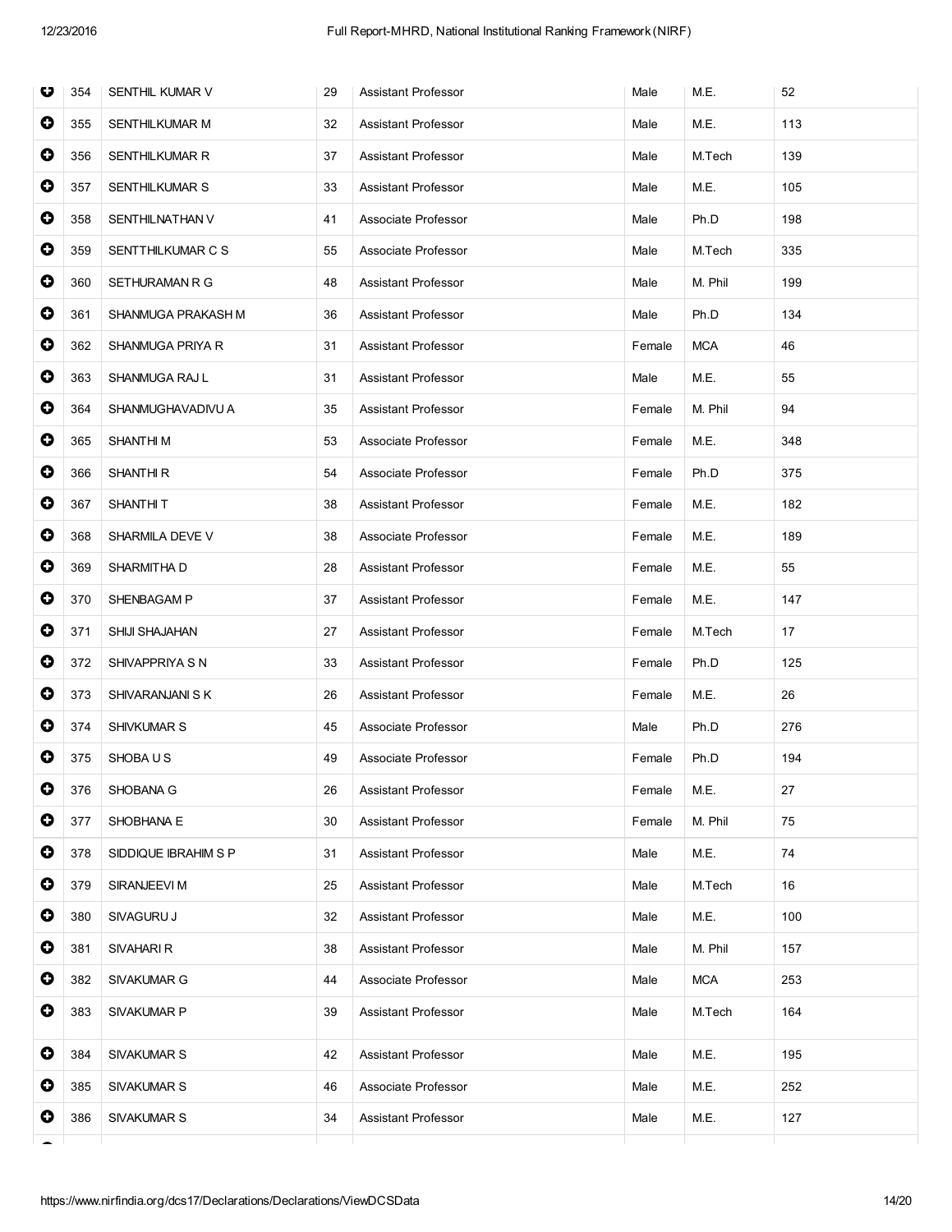| O         | 387 | <b>SIVAMANI S</b>   | 38 | <b>Assistant Professor</b> | Male   | Ph.D    | 174 |
|-----------|-----|---------------------|----|----------------------------|--------|---------|-----|
| $\bullet$ | 388 | SIVAN ARUL SELVAN K | 44 | Associate Professor        | Male   | M.E.    | 208 |
| $\bullet$ | 389 | SIVANESAN M         | 26 | <b>Assistant Professor</b> | Male   | M.Tech  | 41  |
| $\bullet$ | 390 | SIVARAJASEKAR N     | 33 | <b>Assistant Professor</b> | Male   | Ph.D    | 113 |
| $\bullet$ | 391 | <b>SIVARAMAN P</b>  | 28 | Assistant Professor        | Male   | M.Tech  | 12  |
| 0         | 392 | SIVASAKTHI S        | 41 | Assistant Professor        | Female | M. Phil | 209 |
| $\bullet$ | 393 | SREEJANA S          | 32 | <b>Assistant Professor</b> | Female | Ph.D    | 111 |
| $\bullet$ | 394 | <b>SREELA B</b>     | 29 | Assistant Professor        | Female | Ph.D    | 50  |
| $\bullet$ | 395 | SRI SATHYA JAIRAM   | 35 | Assistant Professor        | Female | M.E.    | 53  |
| 0         | 396 | SRIKALA J           | 42 | <b>Assistant Professor</b> | Female | M. Phil | 147 |
| $\bullet$ | 397 | SRINIVASAN J        | 55 | Professor                  | Male   | Ph.D    | 382 |
| $\bullet$ | 398 | <b>SUBASH P</b>     | 27 | <b>Assistant Professor</b> | Male   | M.Tech  | 12  |
| $\bullet$ | 399 | <b>SUBBIAH S</b>    | 32 | Assistant Professor        | Male   | M.E.    | 40  |
| $\bullet$ | 400 | SUBRAMANIAN M       | 45 | Assistant Professor        | Male   | M.E.    | 221 |
| 0         | 401 | <b>SUGANDHIK</b>    | 40 | Assistant Professor        | Female | Ph.D    | 162 |
| $\bullet$ | 402 | <b>SUGANTHIM</b>    | 32 | <b>Assistant Professor</b> | Female | M.E.    | 68  |
| $\bullet$ | 403 | <b>SUGANTHIN</b>    | 42 | Associate Professor        | Female | Ph.D    | 210 |
| $\bullet$ | 404 | <b>SUGUNA M</b>     | 55 | Assistant Professor        | Female | M.E.    | 164 |
| $\bullet$ | 405 | SUKANYA DEVI R      | 38 | Assistant Professor        | Female | M.Tech  | 40  |
| 0         | 406 | SUKUMART R          | 48 | Associate Professor        | Male   | M.E.    | 309 |
| 0         | 407 | <b>SUMATHIIR</b>    | 31 | <b>Assistant Professor</b> | Female | M. Phil | 92  |
| 0         | 408 | SUMATHIVP           | 40 | <b>Assistant Professor</b> | Female | M.E.    | 173 |
| $\bullet$ | 409 | <b>SUNDARESAN S</b> | 50 | <b>Assistant Professor</b> | Male   | M.Tech  | 243 |
| 0         | 410 | SURESH A            | 29 | <b>Assistant Professor</b> | Male   | M.Tech  | 63  |
| 0         | 411 | SURESH J            | 31 | Assistant Professor        | Male   | M.E.    | 12  |
| 0         | 412 | SURESH KUMAR R      | 33 | Assistant Professor        | Male   | M.E.    | 110 |
| $\bullet$ | 413 | SURESH <sub>S</sub> | 24 | Assistant Professor        | Male   | M.E.    | 4   |
| 0         | 414 | SURESH T            | 32 | <b>Assistant Professor</b> | Male   | M.E.    | 103 |
| 0         | 415 | SURESHKUMAR S       | 40 | Assistant Professor        | Male   | M. Phil | 181 |
| 0         | 416 | SURYAPRAKASH S      | 27 | Assistant Professor        | Male   | M.E.    | 27  |
| 0         | 417 | SWAMINATHAN J N     | 29 | Assistant Professor        | Male   | M.Tech  | 64  |
| 0         | 418 | <b>SWATHIL</b>      | 26 | Assistant Professor        | Female | M.E.    | 19  |
| 0         | 419 | SYED SHABUDEEN P S  | 54 | Professor                  | Male   | Ph.D    | 309 |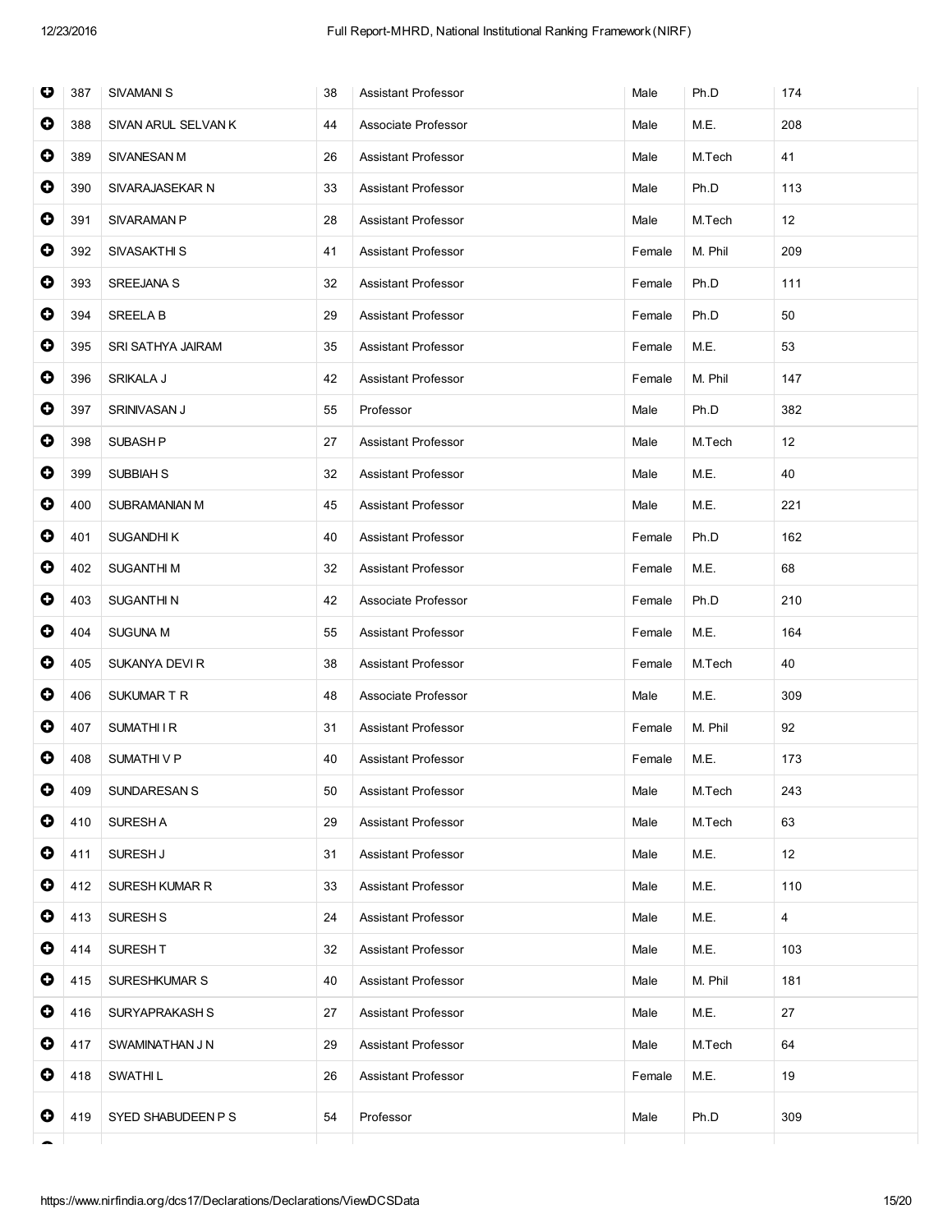| O         | 420 | SYEDALI FATHIMA S J          | 32 | <b>Assistant Professor</b> | Female | M.E.    | 100 |
|-----------|-----|------------------------------|----|----------------------------|--------|---------|-----|
| $\bullet$ | 421 | <b>THAMBIDURAI A</b>         | 28 | <b>Assistant Professor</b> | Male   | M.Tech  | 61  |
| 0         | 422 | THANGAMANIK                  | 57 | Professor                  | Male   | Ph.D    | 386 |
| 0         | 423 | <b>THANGASAMY S</b>          | 71 | Professor                  | Male   | Ph.D    | 530 |
| $\bullet$ | 424 | THANGESWARAN P               | 35 | <b>Assistant Professor</b> | Male   | M.Tech  | 123 |
| $\bullet$ | 425 | <b>THARINI V P</b>           | 27 | <b>Assistant Professor</b> | Female | M.E.    | 26  |
| $\bullet$ | 426 | <b>THENMOZHI G</b>           | 40 | Assistant Professor        | Female | M.E.    | 166 |
| 0         | 427 | <b>THILAGAM S</b>            | 34 | Assistant Professor        | Female | M.E.    | 130 |
| $\bullet$ | 428 | THILAGAVATHI K               | 37 | <b>Assistant Professor</b> | Female | M.E.    | 176 |
| $\bullet$ | 429 | THILAGAVATHY K P             | 32 | Assistant Professor        | Female | M. Phil | 94  |
| $\bullet$ | 430 | THIRUMALAIMUTHU KUMARAN M    | 36 | <b>Assistant Professor</b> | Male   | M.E.    | 123 |
| $\bullet$ | 431 | THIRUMOORTHI P               | 45 | Professor                  | Male   | Ph.D    | 272 |
| 0         | 432 | THIRUMURUGAN A               | 34 | Assistant Professor        | Male   | Ph.D    | 108 |
| 0         | 433 | THIRUMURUGAVEERAKUMAR S      | 38 | <b>Assistant Professor</b> | Male   | M.E.    | 147 |
| $\bullet$ | 434 | THIRUVAAZHI U                | 43 | Assistant Professor        | Male   | M.E.    | 192 |
| $\bullet$ | 435 | THYAGARAJAN K                | 71 | Professor                  | Male   | M.Tech  | 517 |
| $\bullet$ | 436 | TISSAA TONY C                | 36 | Assistant Professor        | Female | Ph.D    | 105 |
| 0         | 437 | <b>UDHAYA K</b>              | 24 | Assistant Professor        | Female | M.E.    | 10  |
| $\bullet$ | 438 | UDHAYA SHANKAR C             | 36 | Associate Professor        | Male   | Ph.D    | 178 |
| 0         | 439 | <b>ULAGANATHAN K</b>         | 48 | Assistant Professor        | Male   | M.E.    | 280 |
| 0         | 440 | UMA MAHESWARI S              | 27 | <b>Assistant Professor</b> | Female | M.E.    | 48  |
| 0         | 441 | UMA MAHESWARI V              | 29 | Assistant Professor        | Female | M.E.    | 65  |
| $\bullet$ | 442 | UMA S                        | 37 | <b>Assistant Professor</b> | Female | M.A     | 127 |
| 0         | 443 | <b>UMA S</b>                 | 43 | <b>Assistant Professor</b> | Female | Ph.D    | 202 |
| 0         | 444 | UMAMAHESWARI S               | 42 | Associate Professor        | Female | Ph.D    | 214 |
| 0         | 445 | UMESH M V                    | 50 | Associate Professor        | Male   | M.Tech  | 282 |
| $\bullet$ | 446 | <b>VANATHID</b>              | 27 | Assistant Professor        | Female | M.E.    | 17  |
| 0         | 447 | <b>VANITHA V</b>             | 43 | Professor                  | Female | Ph.D    | 262 |
| $\bullet$ | 448 | <b>VARADARAJU R</b>          | 55 | Assistant Professor        | Male   | M.Tech  | 397 |
| 0         | 449 | VASANTHARAJ C                | 55 | Professor                  | Male   | M.Tech  | 385 |
| 0         | 450 | <b>VASUKI A</b>              | 48 | Professor                  | Female | Ph.D    | 298 |
| 0         | 451 | <b>VEENA ABIRAMI B</b>       | 38 | Assistant Professor        | Female | M.E.    | 184 |
| 0         | 452 | <b>VEERA BHUVANESHWARI V</b> | 31 | Assistant Professor        | Female | M.Tech  | 48  |
|           |     |                              |    |                            |        |         |     |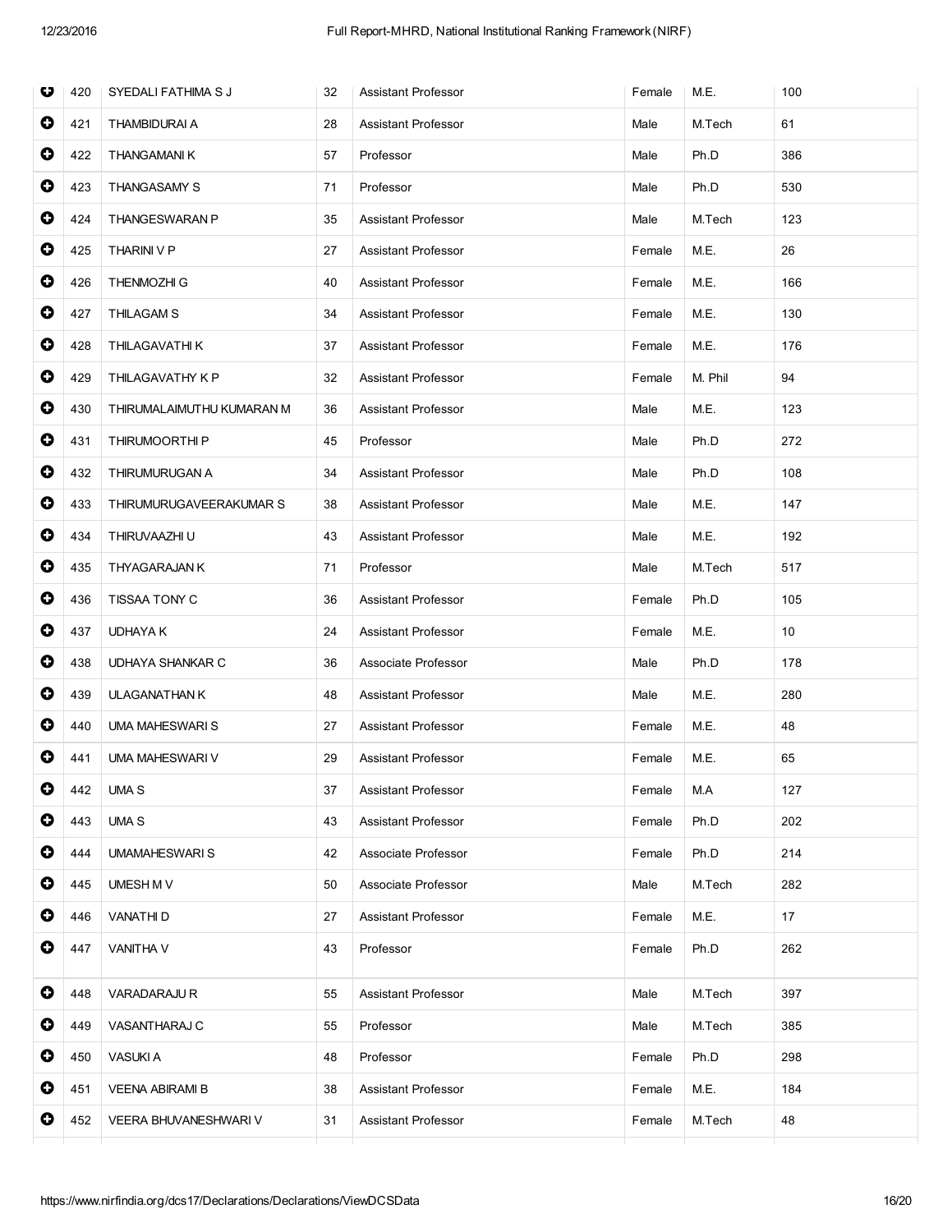| 0         | 453 | <b>VELMURUGAN C</b>       | 37 | Professor                  | Male   | Ph.D    | 170 |
|-----------|-----|---------------------------|----|----------------------------|--------|---------|-----|
| $\bullet$ | 454 | <b>VENKATESAN R</b>       | 45 | Professor                  | Male   | Ph.D    | 270 |
| $\bullet$ | 455 | <b>VIDYAVATHI R</b>       | 31 | <b>Assistant Professor</b> | Female | M. Phil | 109 |
| 0         | 456 | <b>VIGNESH DHANABALAN</b> | 27 | <b>Assistant Professor</b> | Male   | M.Tech  | 26  |
| 0         | 457 | <b>VIJAY ANAND K</b>      | 33 | <b>Assistant Professor</b> | Male   | M.E.    | 83  |
| $\bullet$ | 458 | <b>VIJAY PRAKASH J</b>    | 44 | Associate Professor        | Male   | Ph.D    | 241 |
| 0         | 459 | <b>VIJAYAKUMARI R</b>     | 49 | <b>Assistant Professor</b> | Female | M. Phil | 209 |
| $\bullet$ | 460 | <b>VIJAYANANDH R</b>      | 26 | <b>Assistant Professor</b> | Male   | M.E.    | 38  |
| $\bullet$ | 461 | <b>VIJETA IYER</b>        | 33 | <b>Assistant Professor</b> | Female | Ph.D    | 113 |
| 0         | 462 | <b>VIJILESH V</b>         | 41 | Associate Professor        | Male   | M.E.    | 204 |
| $\bullet$ | 463 | <b>VIJYAPRABHA V</b>      | 48 | Other                      | Female | M. Phil | 302 |
| $\bullet$ | 464 | VIMAL E A                 | 35 | <b>Assistant Professor</b> | Male   | M.E.    | 146 |
| $\bullet$ | 465 | VINAYAGA MOORTHI M A      | 36 | <b>Assistant Professor</b> | Male   | M.E.    | 157 |
| $\bullet$ | 466 | VINOHAR STEPHENRAPHEAL    | 41 | Associate Professor        | Male   | Ph.D    | 134 |
| 0         | 467 | <b>VISHNU A</b>           | 27 | <b>Assistant Professor</b> | Male   | M.E.    | 49  |
| $\bullet$ | 468 | <b>VISWANATH J</b>        | 30 | <b>Assistant Professor</b> | Male   | M.E.    | 50  |
| $\bullet$ | 469 | <b>VISWANATHAN T</b>      | 27 | <b>Assistant Professor</b> | Male   | M.E.    | 15  |
| 0         | 470 | YAMUNATHANGAM D           | 27 | <b>Assistant Professor</b> | Female | M.E.    | 54  |

## Financial Resources: Utilised Amount for the Capital & Operational expenditure for previous 3 years

| Financial Year                                                                                       | 2015-16                                                                                              | 2014-15                                                                                            | 2013-14                                                                                               |  |  |  |  |  |  |  |
|------------------------------------------------------------------------------------------------------|------------------------------------------------------------------------------------------------------|----------------------------------------------------------------------------------------------------|-------------------------------------------------------------------------------------------------------|--|--|--|--|--|--|--|
|                                                                                                      | <b>Utilised Amount</b>                                                                               | <b>Utilised Amount</b>                                                                             | <b>Utilised Amount</b>                                                                                |  |  |  |  |  |  |  |
| Annual Capital Expenditure on Academic Activities and Resources (excluding expenditure on buildings) |                                                                                                      |                                                                                                    |                                                                                                       |  |  |  |  |  |  |  |
| Library                                                                                              | 1994494 (Rupees Nineteen<br>lakh ninety four thousand four<br>hundred and ninety four)               | 1830407 (Rupees Eighteen<br>lakhs thirty thousand four<br>hundred and seven)                       | 117509 (Rupees One lakh<br>seventeen thousand five<br>hundred and nine)                               |  |  |  |  |  |  |  |
| New Equipment for Laboratories                                                                       | 52919388 (Rupees Five<br>crore twenty nine lakhs<br>nineteen thousand three<br>hundred eighty eight) | 66254385 (Rupees Six crore<br>sixty two lakhs fifty four<br>thousand three hundred<br>eighty five) | 66955695 (Rupees Six crore<br>sixty nine lakhs fifty five<br>thousand six hundred and<br>ninety five) |  |  |  |  |  |  |  |
| <b>Engineering Workshops</b>                                                                         | 3822547 (Rupees Thirty eight<br>lakhs twenty two thousand<br>five hundred and forty seven)           | 2081966 (Rupees Twenty<br>lakhs eighty one thousand<br>nine hundred and sixty six)                 | 457936 (Rupees Four lakhs<br>fifty seven thousand nine<br>hundred and thirty six)                     |  |  |  |  |  |  |  |
| Studios                                                                                              | 982000 (Rupees Nine lakhs<br>eighty two thousand)                                                    | 1871000 (Rupees Eighteen<br>lakhs seventy one thousand)                                            | 578000 (Rupees Five lakhs<br>seventy eight thousand)                                                  |  |  |  |  |  |  |  |
| Other suitably identified academic activities                                                        | 5348535 (Rupees Fifty three                                                                          | $0$ (Zero)                                                                                         | $0$ (Zero)                                                                                            |  |  |  |  |  |  |  |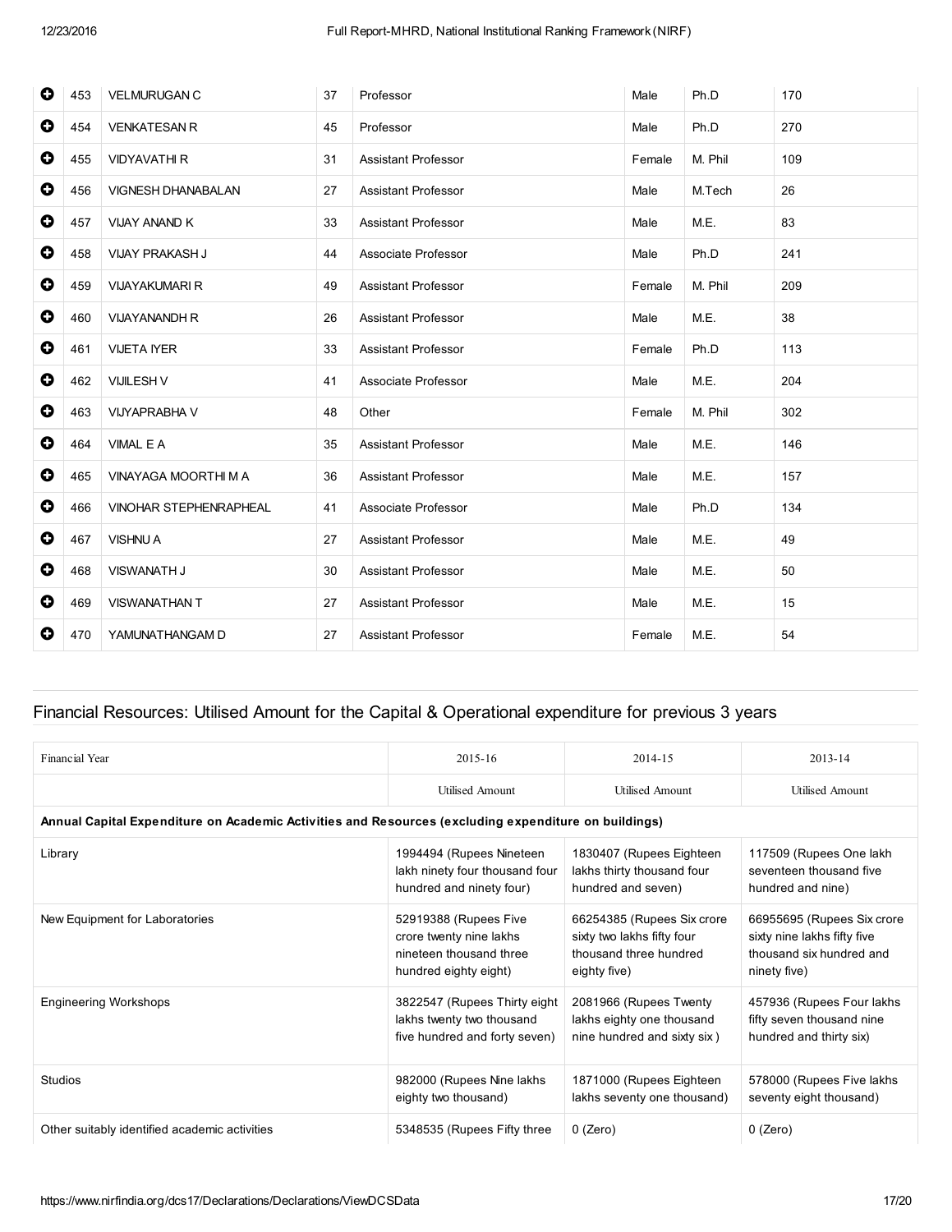|                                                                                                                                                                                     | lakhs forty eight thousand five<br>hundred and thirty five)                                                         |                                                                                                            |                                                                                                           |
|-------------------------------------------------------------------------------------------------------------------------------------------------------------------------------------|---------------------------------------------------------------------------------------------------------------------|------------------------------------------------------------------------------------------------------------|-----------------------------------------------------------------------------------------------------------|
| <b>Annual Operational Expenditure</b>                                                                                                                                               |                                                                                                                     |                                                                                                            |                                                                                                           |
| Salaries (Teaching and Non Teaching staff)                                                                                                                                          | 244769378 (Rupees Twenty<br>four crore forty seven lakhs<br>sixty nine thousand three<br>hundred and seventy eight) | 220909865 (Rupees Twenty<br>two crore nine lakhs nine<br>thousand eight hundred and<br>sixty five)         | 186730675 (Rupees<br>Eighteen crore sixty seven<br>lakhs thirty thousand six<br>hundred and seventy five) |
| Maintenance of Academic Infrastructure or consumables, other<br>running expenditures. Seminars/Conferences/Workshops etc.<br>(excluding maintenance of hostels and allied services) | 175999072 (Rupees<br>Seventeen crore fifty nine<br>lakhs ninety nine thousand<br>and seventy two)                   | 161336334 (Rupees Sixteen<br>crore thirteen lakhs thirty six<br>thousand three hundred and<br>thirty four) | 124186596 (Rupees Twelve<br>crore forty one lakhs eighty<br>six thousand five hundred<br>and ninety six)  |

## Women Diversity

No. of women members in senior administrative positions, such as Head of Departments, Dean or Institute Heads in previous academic year (2015-16): [11]

### IPR

| Calendar Year            | 2015        | 2014 | 2013 |
|--------------------------|-------------|------|------|
| No. of Patents Filed     | 10          | 6    | 4    |
| No. of Patents Published | $\mathbf b$ | 3    | 4    |
| No. of Patents Granted   | 0           | 0    | υ    |
| No. of Patents Licensed  | 0           | 0    | 0    |

### Did your institution transferred atleast one technology in the previous three years?:  $\sqrt{\frac{N_o}{N_o}}$

| Financial Year                          | 2015-16 | 2014-15 | 2013-14 |
|-----------------------------------------|---------|---------|---------|
| Earning From Patents (Amount in Rupees) |         |         | C       |
| Enter Amount in Words                   | Zero    | Zero    | Zero    |

## Sponsored Research Details

| Financial Year                                     | 2015-16                                                    | 2014-15                                        | 2013-14                                                         |
|----------------------------------------------------|------------------------------------------------------------|------------------------------------------------|-----------------------------------------------------------------|
| Total no. of Sponsored Projects                    | 14                                                         | 17                                             | 19                                                              |
| Total no. of Funding Agencies                      | 5                                                          | 10                                             | 14                                                              |
| <b>Total Amount Received (Amount</b><br>in Rupees) | 5386200                                                    | 2259000                                        | 5878500                                                         |
| Amount Received in Words                           | Rupees Fifty three lakhs eighty si<br>thousand two hundred | Rupees Twenty two lakhs fifty<br>nine thousand | Rupees Fifty eight lakhs seventy eight<br>thousand five hundred |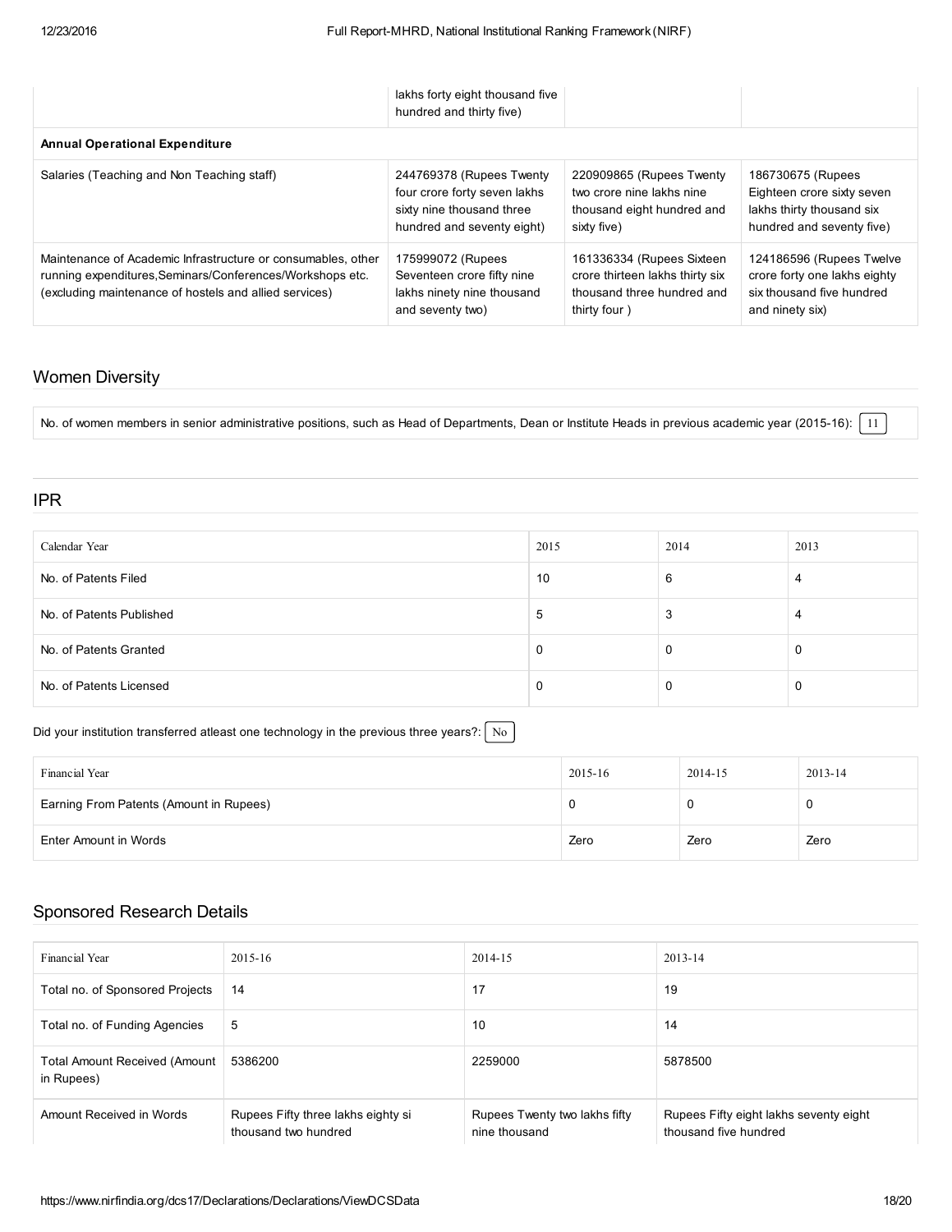## Consultancy Project Details

| Financial Year                                     | 2015-16                                                                  | 2014-15                                                      | 2013-14                                                               |
|----------------------------------------------------|--------------------------------------------------------------------------|--------------------------------------------------------------|-----------------------------------------------------------------------|
| Total no. of Consultancy<br>Projects               | 218                                                                      | 175                                                          | 220                                                                   |
| Total no. of Client<br>Organizations               | 174                                                                      | 135                                                          | 144                                                                   |
| <b>Total Amount Received</b><br>(Amount in Rupees) | 1852193                                                                  | 1109270                                                      | 765366                                                                |
| Amount Received in Words                           | Rupees Eighteen lakhs fifty two thousand<br>one hundred and ninety three | Rupees Eleven lakhs nine thousand<br>two hundred and seventy | Rupees Seven lakhs sixty five thousand<br>three hundred and sixty six |

## Executive Development Program

| Financial Year                                     | 2015-16                                                                            | 2014-15                                                          | $2013-$<br>14 |
|----------------------------------------------------|------------------------------------------------------------------------------------|------------------------------------------------------------------|---------------|
| Total no. of Executive<br>Development Programs     |                                                                                    | 2                                                                |               |
| Total no. of Participants                          | 18                                                                                 | 30                                                               | 17            |
| <b>Total Annual Earnings (Amount in</b><br>Rupees) | 11124471                                                                           | 4270260                                                          | 0             |
| <b>Total Annual Earnings in Words</b>              | Rupees One crore eleven lakhs twenty four thousand four<br>hundred and seventy one | Rupees Forty two lakhs seventy thousand two<br>hundred and sixty | <b>ZERO</b>   |

## Facilities for PCS: Facilities of physically challenged students

| . Do your institution buildings have Lifts/Ramps?                                                                                                          | Yes, in some of the<br>buildings |
|------------------------------------------------------------------------------------------------------------------------------------------------------------|----------------------------------|
| 2. Do your institution have provision for walking aids, including wheelchairs and transportation from one building to another for<br>handicapped students? | Yes, in all the buildings        |
| 3. Do your institution buildings have specially designed toilets for handicapped students?                                                                 | Yes, in some of the<br>buildings |

## Upload Prescribed Formats

| Srno | Format Name                                | Download                                                     |  |
|------|--------------------------------------------|--------------------------------------------------------------|--|
|      | Consultancy Project Details (Parameter 2D) | Download uploaded format<br>(/dcs17/Uploads/ConsultancyProje |  |